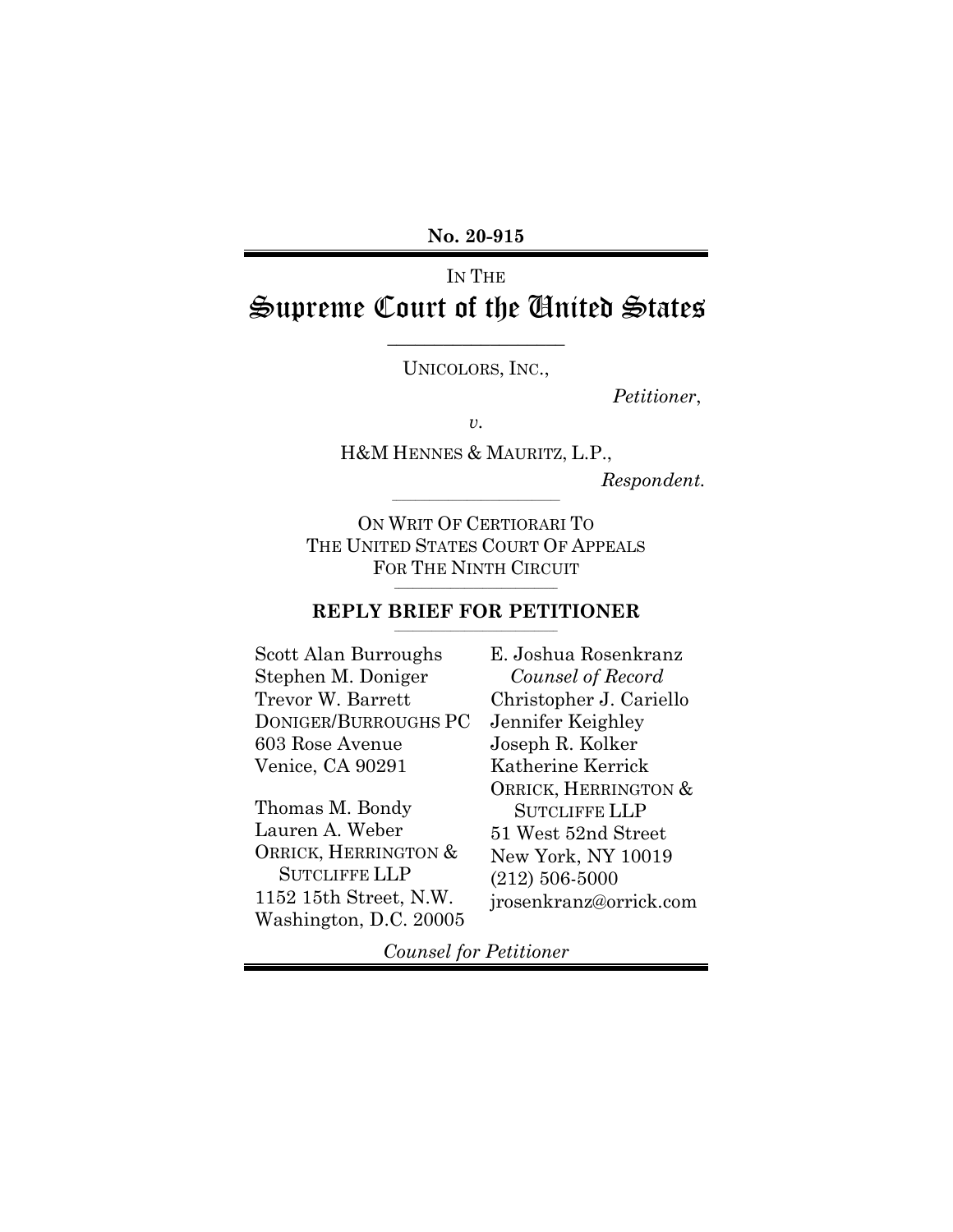## **TABLE OF CONTENTS**

| I.                                                                               |                                                                                                                   | The Question Presented Is (And Always<br>Has Been) The Appropriate Scienter                                                                                                       |  |  |  |
|----------------------------------------------------------------------------------|-------------------------------------------------------------------------------------------------------------------|-----------------------------------------------------------------------------------------------------------------------------------------------------------------------------------|--|--|--|
|                                                                                  | II. Under $\S$ 411(b), An Applicant Who Makes<br>An Innocent Mistake Of Law Does Not<br>Have "Knowledge" That The |                                                                                                                                                                                   |  |  |  |
|                                                                                  |                                                                                                                   | A. Common law confirms that an<br>inadvertent inaccuracy—legal or<br>factual—cannot bar an infringement                                                                           |  |  |  |
|                                                                                  | В.                                                                                                                | Both the plain text and customary<br>legal meaning of "knowledge" require<br>subjective awareness of the<br>inaccuracy-and H&M's unpreserved<br>alternative would at most require |  |  |  |
|                                                                                  | $\rm C.$                                                                                                          | When a statute requires "knowledge"<br>of a circumstance with factual and<br>legal components, a mistake of law is                                                                |  |  |  |
| III. H&M Cannot Prevail Even Under Its<br>Version Of The Question Presented.  19 |                                                                                                                   |                                                                                                                                                                                   |  |  |  |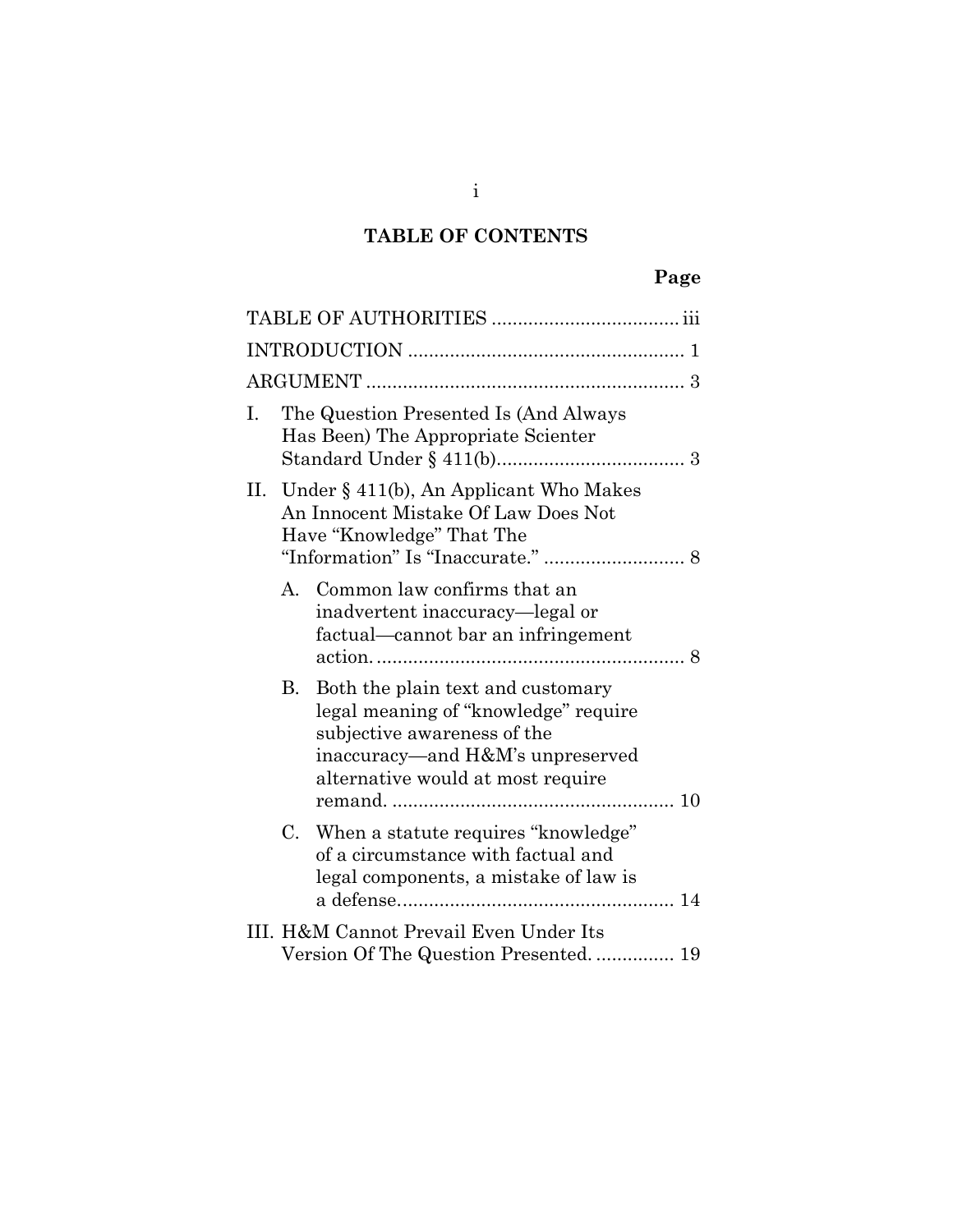| IV. Congress Could Not Have Intended The |
|------------------------------------------|
| Negative Consequences Of The Ninth       |
|                                          |
|                                          |

ii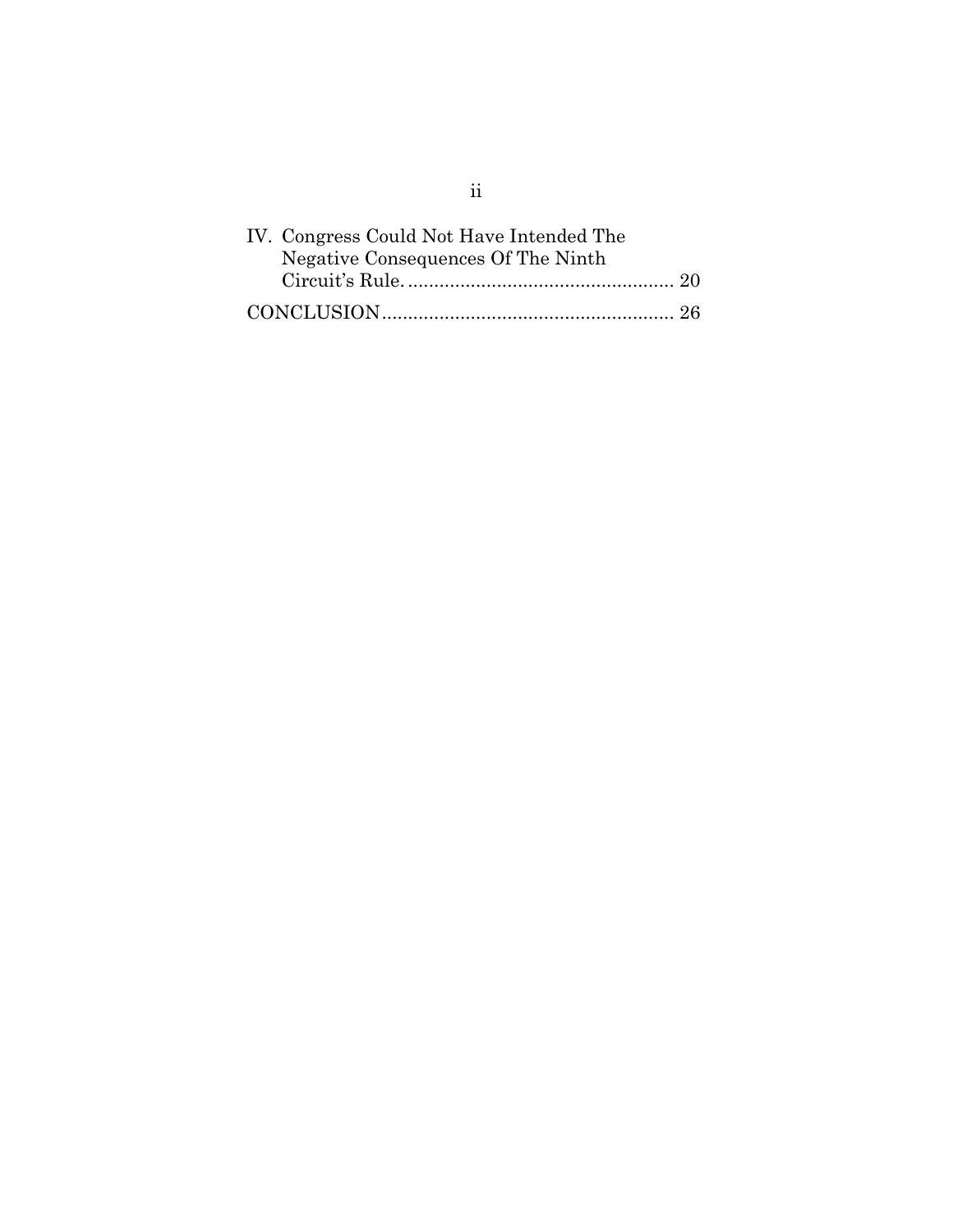## **TABLE OF AUTHORITIES**

# **Page(s)**

## <span id="page-3-0"></span>**Cases**

| Billy-Bob Teeth, Inc. v. Novelty, Inc.,                       |
|---------------------------------------------------------------|
| Data Gen. Corp. v. Grumman Sys.<br>Support Corp.,             |
| Davis v. Mich. Dep't of Treasury,                             |
| DeliverMed Holdings, LLC v.<br>Schaltenbrand,                 |
| F.W. Woolworth Co. v. Contemp.<br>Arts, Inc.,                 |
| Glob.-Tech Appliances, Inc. v. SEB S.A.,                      |
| Gold Value Int'l Textile, Inc. v.<br>Sanctuary Clothing, LLC, |
| Harris Tr. & Sav. Bank v. Salomon<br>Smith Barney Inc.,       |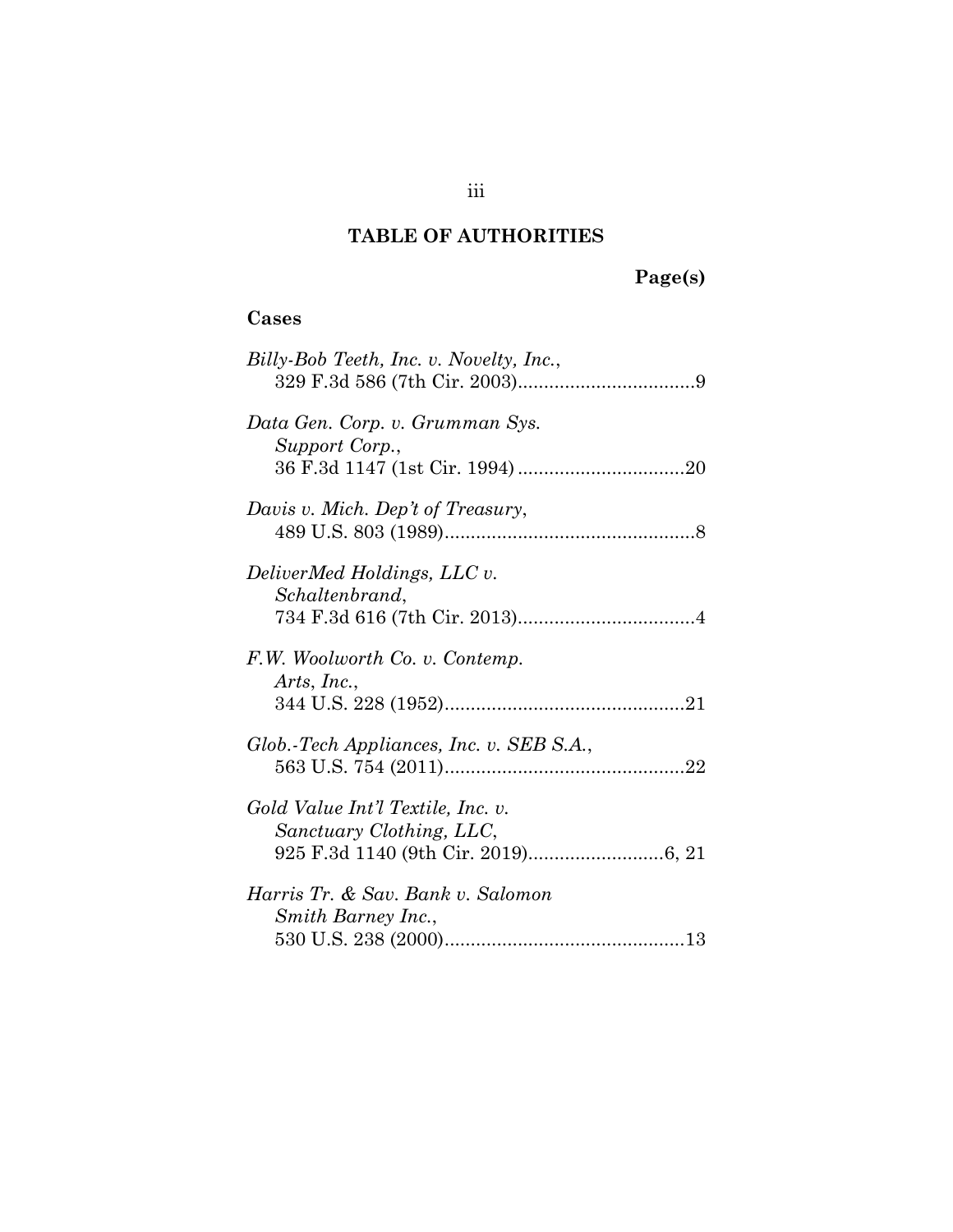| Intel Corp. Inv. Pol'y Comm. v. Sulyma,                     |
|-------------------------------------------------------------|
| Jerman v. Carlisle, McNellie, Rini,<br>Kramer & Ulrich LPA, |
| Kirtsaeng v. John Wiley & Sons, Inc.,                       |
| Lebron v. Nat'l R.R. Passenger Corp.,                       |
| Liparota v. United States,                                  |
| McFadden v. United States,                                  |
| McLaughlin v. Richland Shoe Co.,                            |
| Raquel v. Educ. Mgmt. Corp.,                                |
| Rehaif v. United States,                                    |
| Roberts v. Gordy,                                           |
| Rogers v. United States,                                    |
| Safeco Ins. Co. of Am. v. Burr,                             |

| ۰. |  |
|----|--|
| ۰. |  |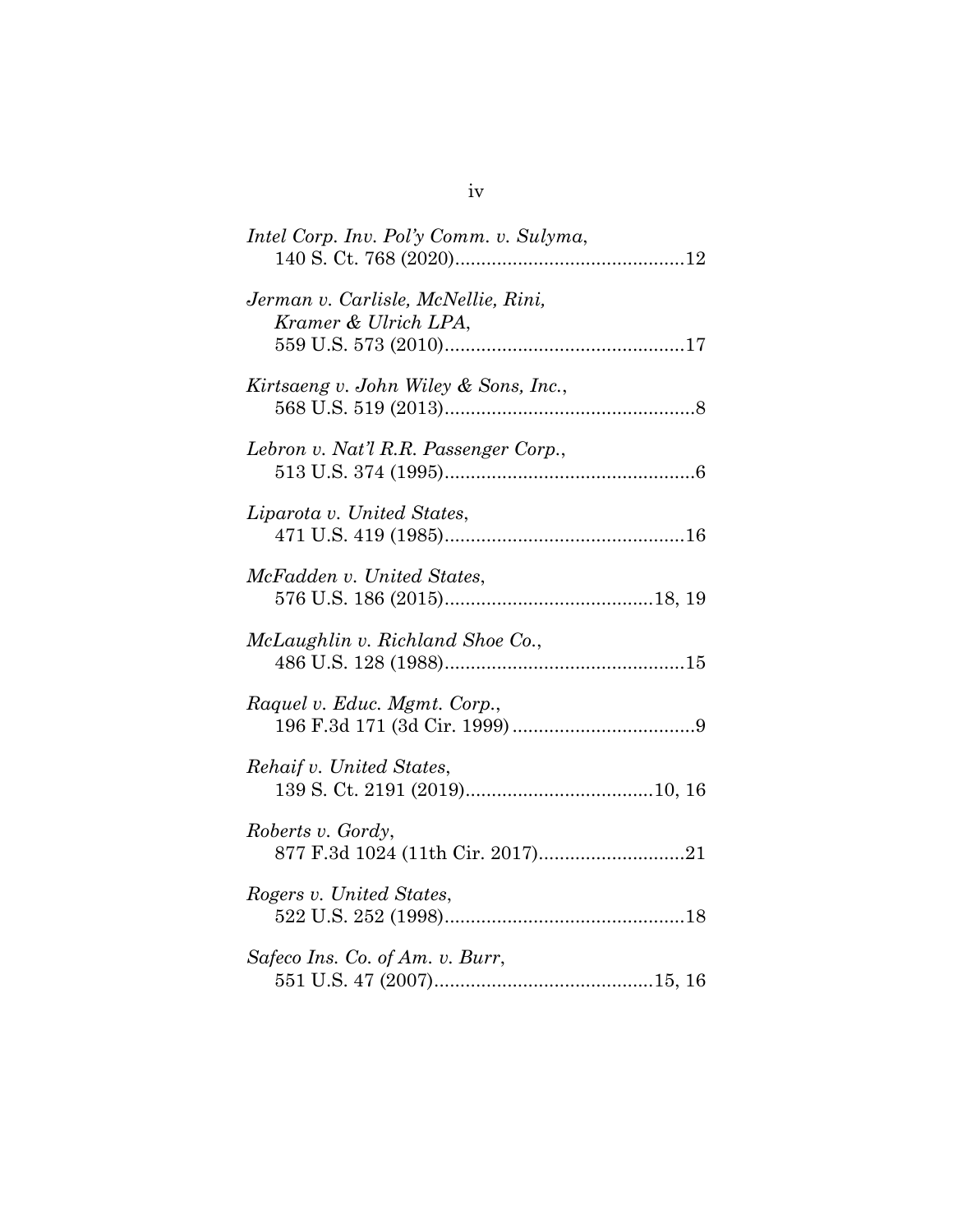| Samantar v. Yousuf,                                   |
|-------------------------------------------------------|
| Staples v. United States,                             |
| Sturgeon v. Frost,                                    |
| Unicolors, Inc. v. Urban Outfitters, Inc.,            |
| United States v. Ron Pair Enters.,                    |
| <b>Statutes &amp; Rules</b>                           |
|                                                       |
|                                                       |
|                                                       |
|                                                       |
| 17 U.S.C. § 411(b)(1)(A)  1, 3, 6, 10, 14, 16, 17, 19 |
|                                                       |
|                                                       |
|                                                       |
|                                                       |
|                                                       |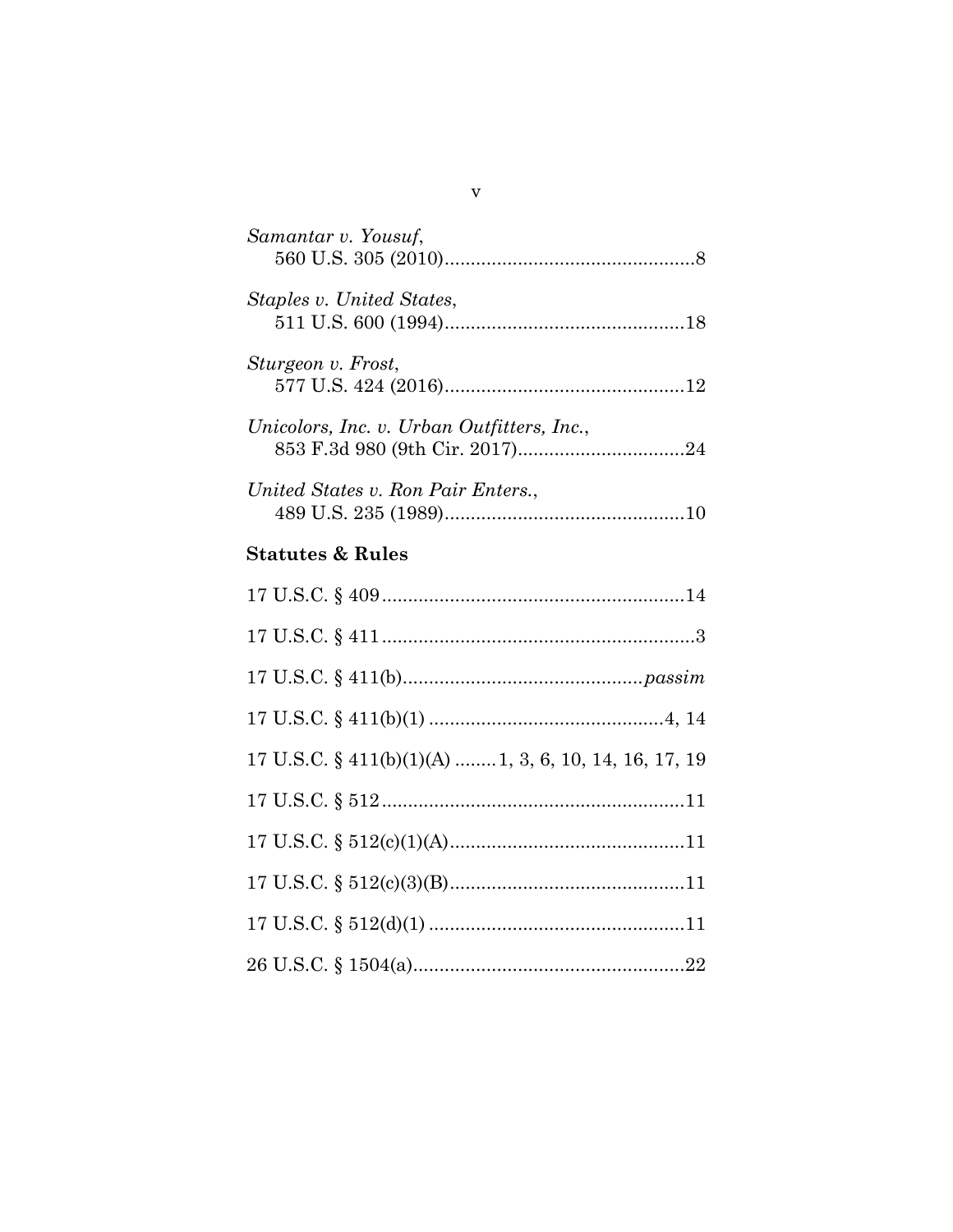| <b>Other Authorities</b>                                                                                                                                 |
|----------------------------------------------------------------------------------------------------------------------------------------------------------|
|                                                                                                                                                          |
| Wayne R. LaFave, Substantive                                                                                                                             |
| Model Penal Code $\S 2.04(1)(a)$ (Am. L.                                                                                                                 |
| Kal Raustiala & Christopher Sprigman,<br>The Piracy Paradox: Innovation and<br>Intellectual Property in Fashion<br>Design, 92 Va. L. Rev. 1687 (2006) 24 |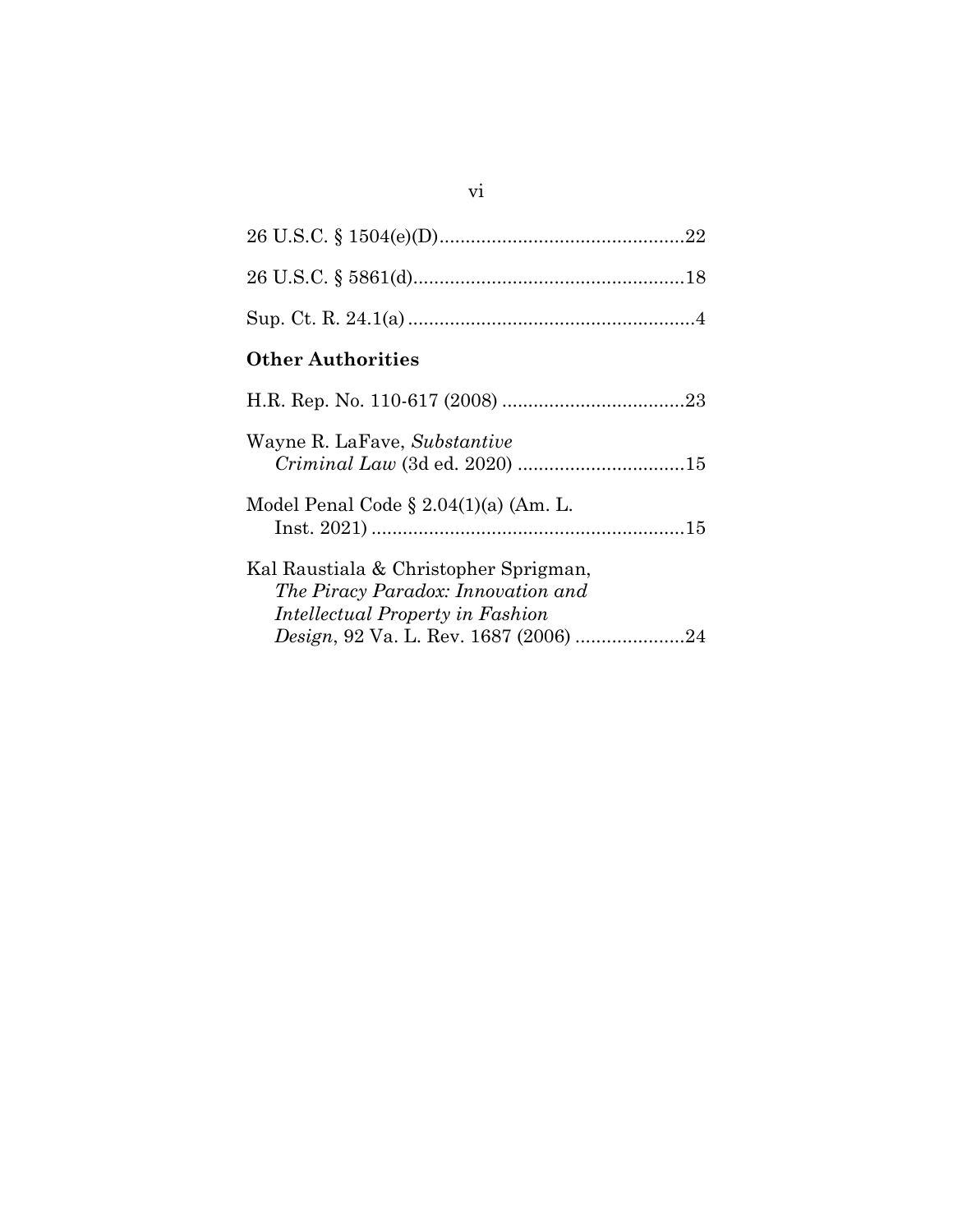#### **INTRODUCTION[1](#page-7-1)**

<span id="page-7-0"></span>This case is about statutory text and historical context, but H&M ignores both. It concedes that "knowledge" means "the fact or condition of being aware of something." RB24 (quotation marks omitted). But H&M never parses  $\S$  411(b)(1)(A)'s text to explain why subjective awareness is not what Congress meant with the phrase "included … with knowledge that it [i]s inaccurate." And H&M found no common-law case, from the century before Congress enacted § 411(b), applying anything less than subjective awareness, or finding that standard satisfied when an applicant made a good-faith mistake, legal or factual.

Tacitly conceding the key legal points, H&M resorts to a dodgy strategy: The best offense is a good denunciation. But its accusations are wrong and irrelevant.

H&M accuses us of a "bait-and-switch" on the question presented. It argues that our cert. petition asked about "intent to defraud," whereas our merits brief focused on subjective knowledge. But the petition's question presented was about "indicia of fraud," which plainly include subjective knowledge of an inaccuracy. When H&M's opposition tried to narrow the question presented to "intent to defraud," we resisted. In any event, as we said then, the distinction between intent and subjective knowledge is pure semantics in

<span id="page-7-1"></span><sup>&</sup>lt;sup>1</sup> We abbreviate Brief for Petitioner "OB," Brief for Respondent "RB," Brief for the United States "U.S. Br.," and other amicus briefs as "\_\_ Br.," according to the lead amicus.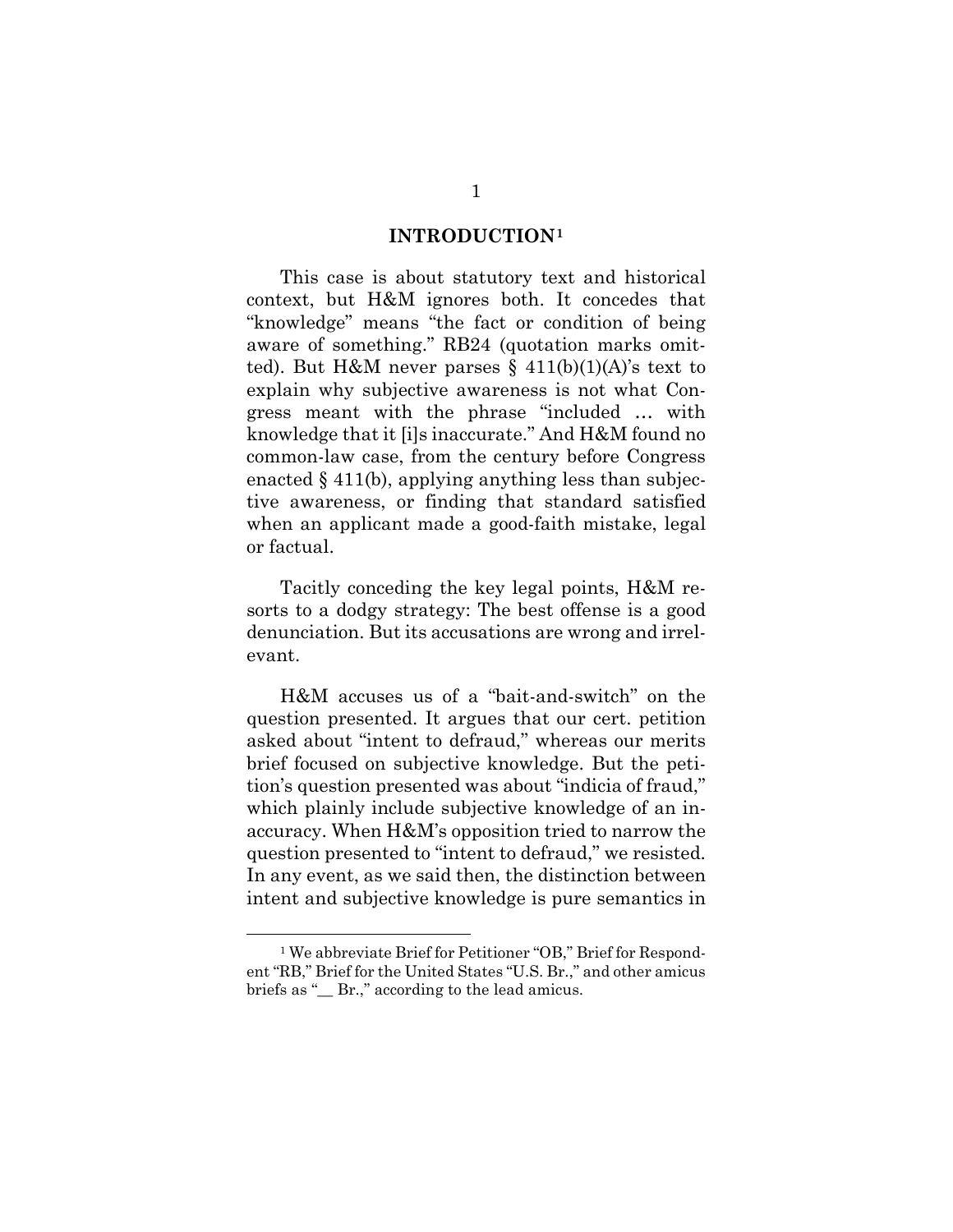this context. You can't include a known inaccuracy on a copyright registration form without intent. That is why H&M found no fraud-on-the-Copyright-Office case turning on its academic distinction between intent and subjective knowledge.

H&M also accuses us of misstating the basis for the Ninth Circuit's ruling. It repeatedly says that the inaccuracy at issue is an incorrect publication date, not the murky legal question of single-unit registration. But that is demonstrably wrong: The Ninth Circuit discussed the unsettled issue of single-unit registration for five pages and devoted not a word to H&M's publication-date argument. It is also irrelevant, since H&M concedes that publication, too, turns on both facts and legal judgments.

Finally, H&M abandons the law and record to sling mud. It calls Unicolors a "prolific copyright troll." RB6. Yet this very case concerns registration requirements for Unicolors fabrics that are so valuable that its customers clamored for an exclusivity period—hardly the profile of a troll. Unicolors has every right to defend its intellectual property against attack by a recidivist—and willful—infringer in a fast-fashion industry notorious for stealing designs. Not that name-calling matters. This Court resolves questions of law, not ad hominem squabbles. If H&M had good arguments on the former, it would not have devoted swaths of its brief to the latter.

The Ninth Circuit should be reversed.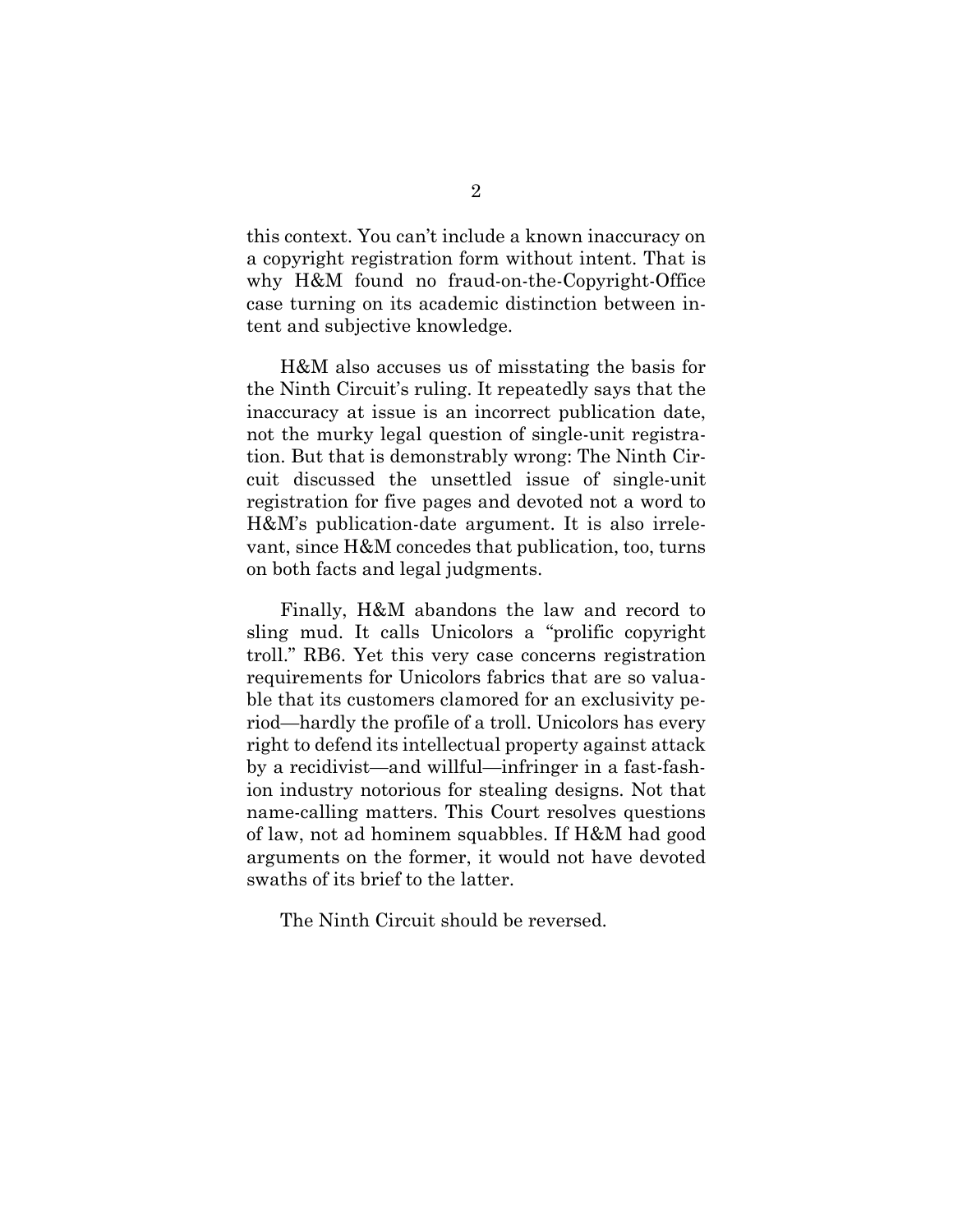#### **ARGUMENT**

#### <span id="page-9-1"></span><span id="page-9-0"></span>**I. The Question Presented Is (And Always Has Been) The Appropriate Scienter Standard Under § 411(b).**

The question presented in this case has always been the appropriate scienter standard under  $§$  411(b)(1)(A). H&M's attempt to avoid this question is meritless.

**A.** The only way H&M can suggest that we changed the question presented is by itself rephrasing the question presented in the petition. H&M repeatedly asserts that the petition asked "whether 17 U.S.C. § 411(b) requires *intent* to defraud." RB1 (emphasis added); *see* RB22-28. But the question presented did not even mention "intent." It asked whether "§ 411 requires referral to the Copyright Office where there is no *indicia* of fraud." Pet. i (emphasis added).

What are the "indicia of fraud"? The rest of the petition confirms that the phrase encompasses all the varying common-law formulations of the longstanding *fraud*-on-the-Copyright-Office doctrine. H&M concedes that the doctrine embraced more than just "inten[t] to defraud"; it covered also "knowledge" of inaccuracy and conversely excluded "inadvertent and innocent" conduct. RB5; *accord* OB33-34; U.S. Br. 24- 25 & n.4. In short, "indicia of fraud" includes exactly what H&M characterizes as the "new question": whether "Section 411(b) turns on a copyright applicant's *subjective awareness*" of inaccuracy. RB26 (emphasis added).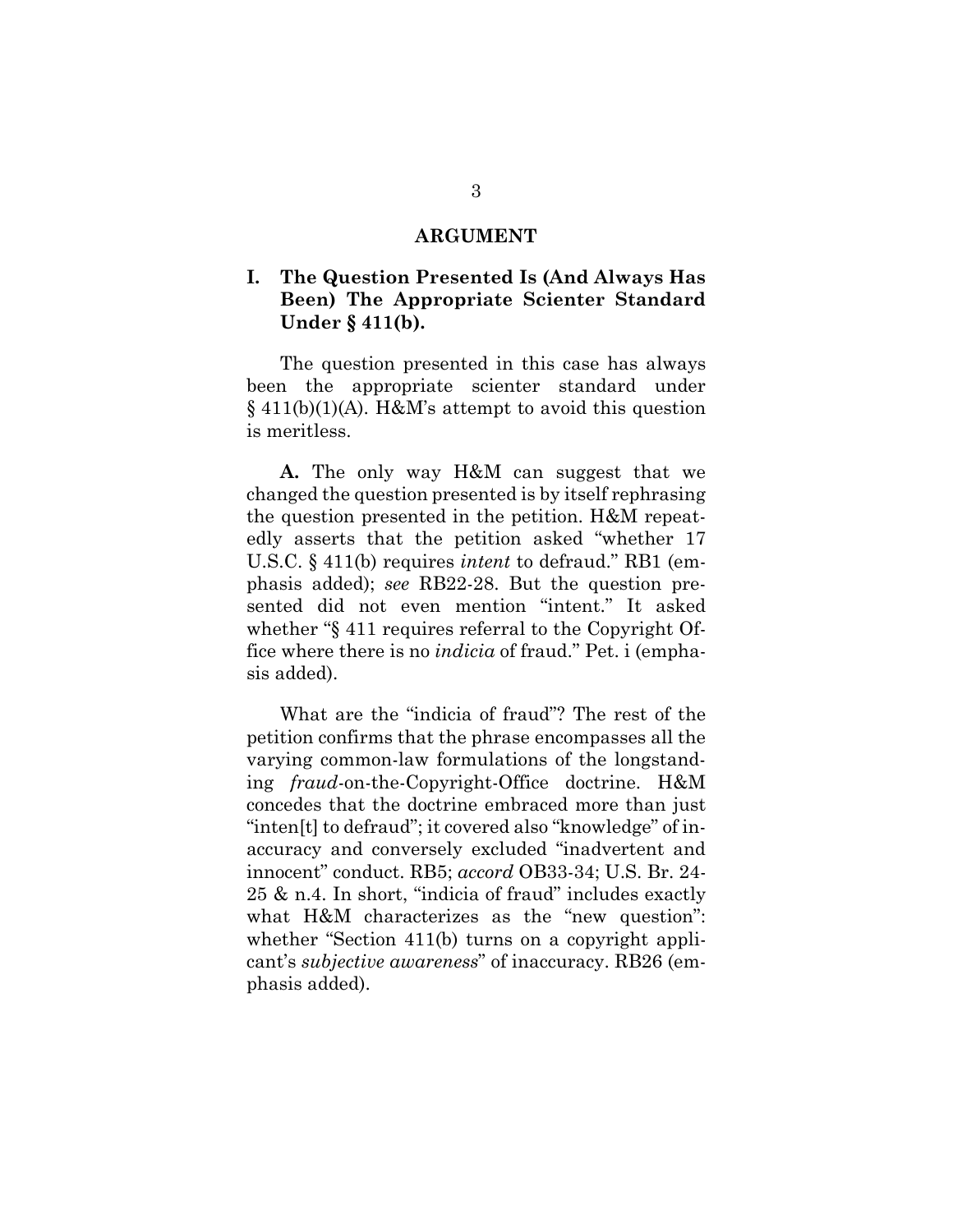Without support from the question's actual text, H&M retreats to the more modest assertion that the rest of the petition "*focused on* … 'fraudulent *intent*.'" RB26 (emphasis added). But H&M cites only two instances of the petition using the word "intent." RB26. It ignores repeated invocation of the "circuit split" concerning the broader fraud-on-the-Copyright-Office doctrine. Pet. 7-16. The petition complained that the Ninth Circuit rejected a "'knowing falsehood' requirement." Pet. 5. It cited a Seventh Circuit decision asking "if there was a knowing misrepresentation." Pet. 15 n.9 (citing *DeliverMed Holdings, LLC v. Schaltenbrand*, 734 F.3d 616, 625 n.3 (7th Cir. 2013)). And it cited cases using the "innocent misstatement," "inadvertent mistake[]," and "mere inadvertence" formulations. Pet. 13, 15 n.9.

H&M's effort to narrow the petition to "intent" is especially perplexing because its cert. opposition already tried—and failed—to do exactly that. H&M's opposition rewrote the question to ask if "the test for invalidation is whether the registrant had 'knowledge that it was inaccurate.'" Opp. i. (Which, incidentally, confirms there is nothing untoward about rephrasing a question. *See* Sup. Ct. R. 24.1(a).) And it characterized the petition as limited to an argument "that the court of appeals committed error" in holding that "§ 411(b)(1) does not require a showing of intent-todefraud." *E.g.*, Opp. 10.

On reply, we rejected the narrowing. The first page explained that the "critical legal question" is "how to interpret  $[\S 411(b)]$  when it comes to a registration that is inaccurate only because the applicant made an innocent, but reasonable, mistake of law."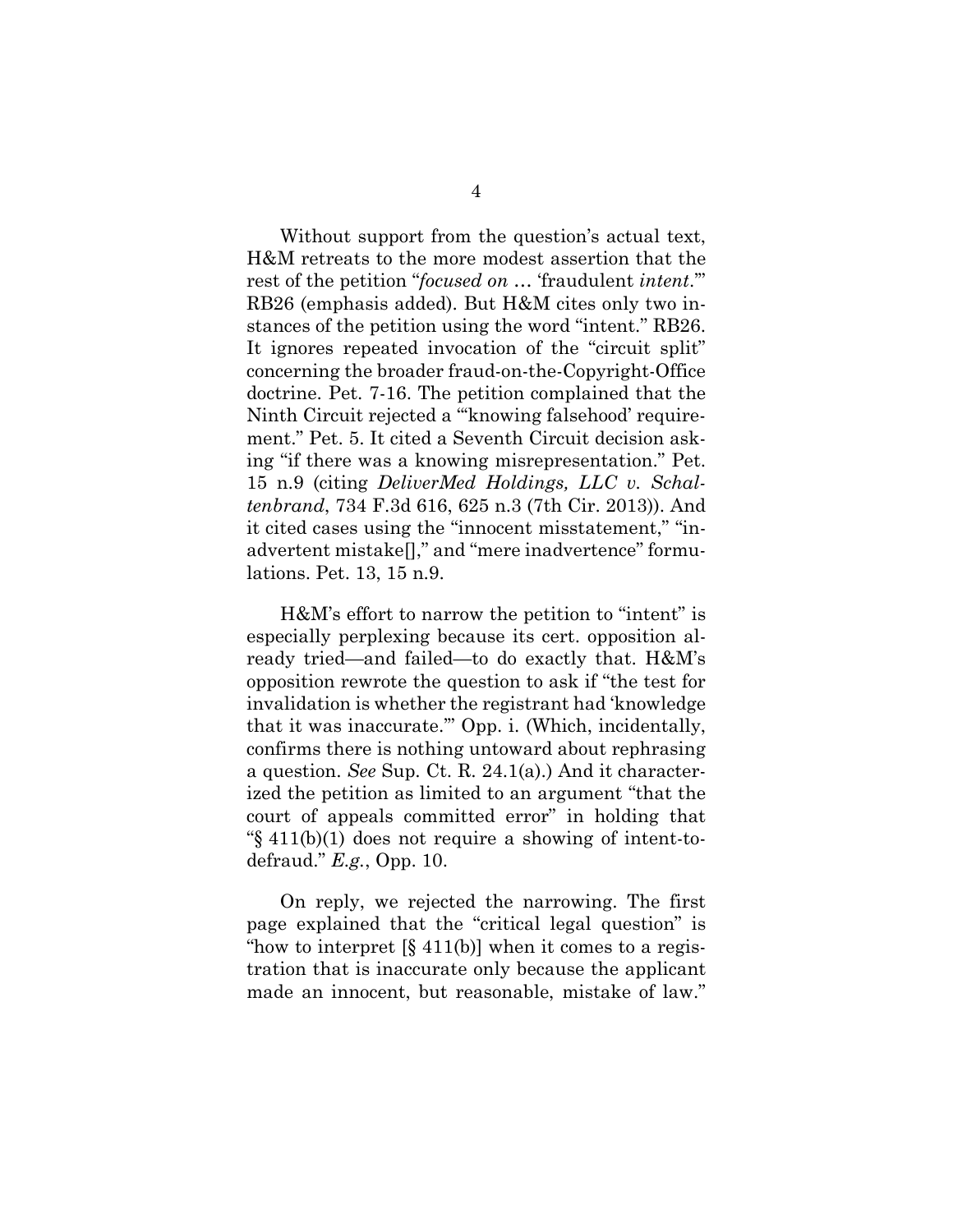Reply 1. We targeted there, as here, the Ninth Circuit's holding "that the statute's 'knowledge' language requires knowledge only of the underlying facts, and not 'knowledge of the law.'" Reply 3. And we rejected H&M's attempted reframing as "just semantics," explaining that the only relevant distinction is "between 'knowing' errors versus errors that were 'innocent,' 'inadvertent,' or 'unintentional.'" Reply 6.

H&M suggests no daylight between our cert. reply and merits brief. It just urges this Court to ignore the cert. reply. RB27. But H&M does not explain how Unicolors can be guilty of "gam[ing]" the system, not "be[ing] honest," and executing a "bait-and-switch," RB1, 32, when our cert. papers previewed our exact merits argument. No amount of vitriol changes the fact that this Court granted the petition after we clarified what the question presented meant.

**B.** In any event, H&M still does not explain why its distinction between intent and knowledge is anything other than "semantics" in this context. Reply 6. When would an applicant consciously include in a copyright form information that it *knew* to be *false* and yet *not* intend to mislead the Copyright Office? It is pathological to include a knowing inaccuracy (on penalty of perjury) expecting that the Copyright Office would realize it is inaccurate (and therefore not be misled). While H&M notes other contexts in which the difference between knowledge and intent matters, RB25, it points to no case in this context—in a century of doctrinal development—where it ever has. Rather, the fraud-on-the-Copyright-Office cases toggle between asking whether the applicant lied or whether the inaccuracy was inadvertent. *See* OB8, 32-34. They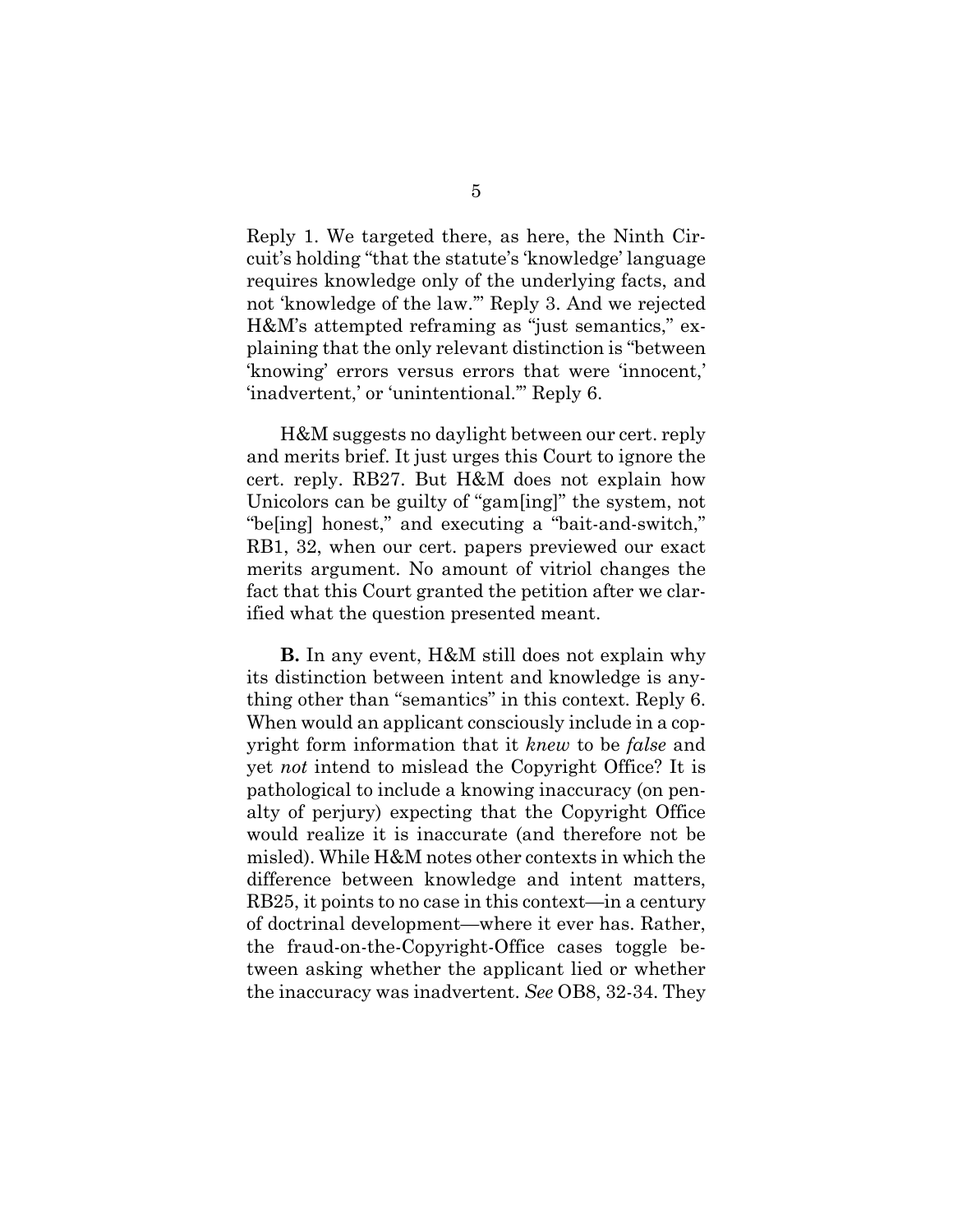are flip sides of the same coin. So, there aren't two questions here—there is only one.

**C.** This Court should reject H&M's bid to dismiss the case as improvidently granted. Contrary to H&M's suggestion (RB24), we have not conceded anything with respect to whether "intent" is required. *Infra* 19-20. And even if the broader scienter question was not evident in the petition, there is no good reason to leave it unresolved now.

H&M erroneously asserts that the argument "that a misunderstanding of law" does not satisfy § 411(b) "was not raised or resolved below." RB28 (quotation marks omitted). As discussed (OB41), the Ninth Circuit held that "the knowledge inquiry is not whether Unicolors knew that including a mixture of confined and non-confined designs would run afoul of the single-unit registration requirement[]." Pet. App. 14a. It cited a prior Ninth Circuit case that held that "factual knowledge as distinguished from knowledge of the law" was all that mattered, *Gold Value Int'l Textile, Inc. v. Sanctuary Clothing, LLC*, 925 F.3d 1140, 1147 (9th Cir. 2019). H&M offers no alternative reading of that passage. Since the issue was "addressed by the court below," *Lebron v. Nat'l R.R. Passenger Corp.*, 513 U.S. 374, 379 (1995), it does not matter whether or how it was raised.

Anyway, Unicolors argued below that "*innocent* errors … affecting *virtually every material aspect* of a copyright registration application" are insufficient under § 411(b)(1)(A). C.A. Dkt. 19 at 10-13 (quotation marks omitted; emphasis added). Unicolors had no need to be more specific about mistakes of law. On ap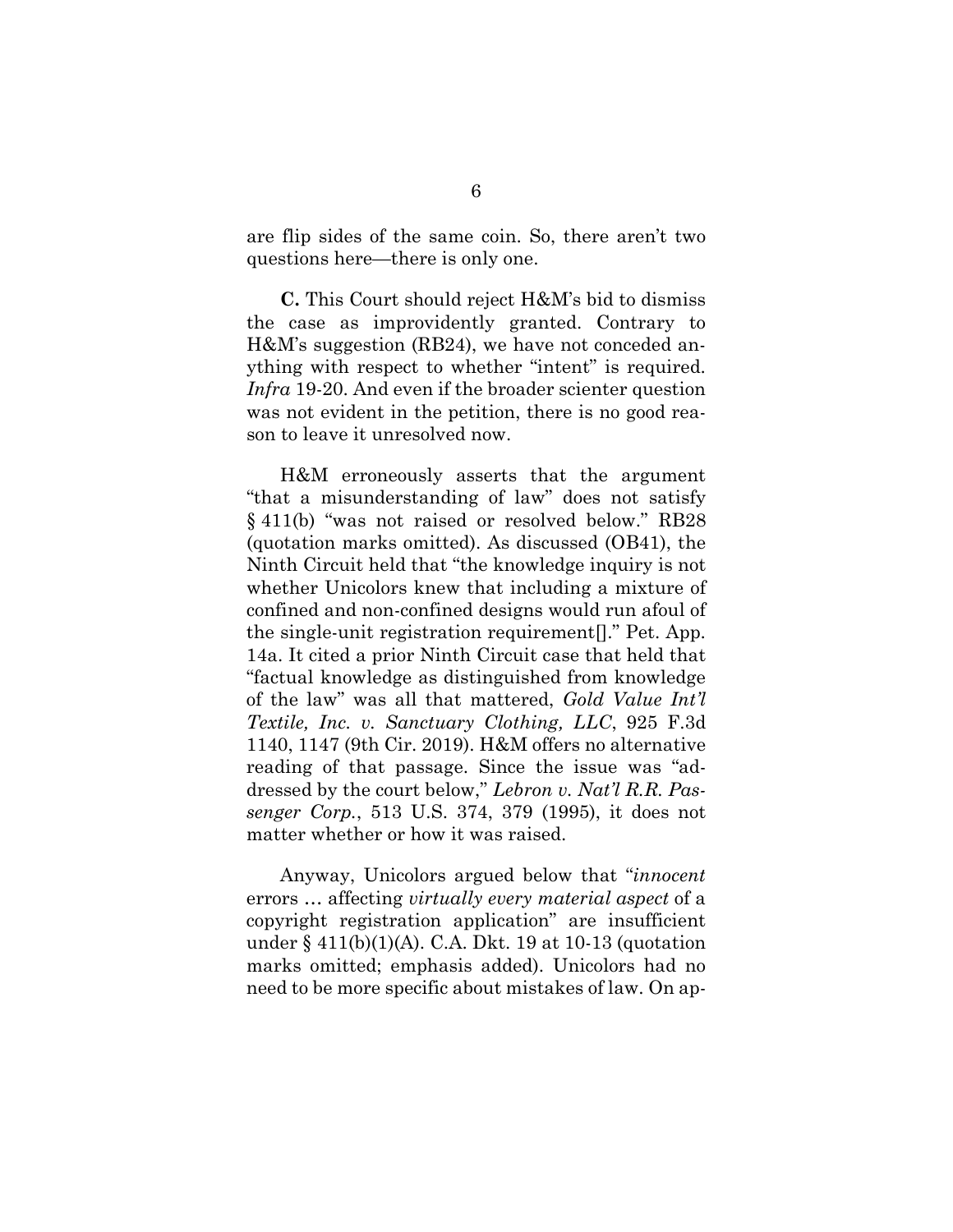peal, H&M's argument was that "[t]his is not a case of inadvertent mistake, as all elements of fraud are present." C.A. Dkt. 9-1 at 29. H&M concedes that "nobody made" a specific mistake-of-law argument. RB28. It was the Ninth Circuit's innovation.

H&M next calls for more "percolat[ion]," asserting that the issue of "subjective knowledge of the law" has "barely been addressed by *any* court." RB29. That is an oblique way of conceding that "no circuit [has] so much as suggested … that an innocent mistake of law could be grounds for challenging a registration." OB35. That the Ninth Circuit broke from a century of case law hardly forecloses review. Indeed, H&M does not contest that this rule conflicts with the Eleventh Circuit's standard, under which an inaccuracy resulting from a good-faith mistake of law could never lead to invalidation. OB30.

Finally, H&M argues that "this appeal is a terrible vehicle to decide if Section 411(b) excuses mistakes of law." RB31. It is actually perfect. The Ninth Circuit laid out H&M's challenge to Unicolors' use of the single-unit-registration rule, Pet. App. 8a-9a; resolved that legal question against Unicolors, Pet. App. 9a-13a; and then held that Unicolors' lack of knowledge of that legal rule was irrelevant, Pet. App. 14a.

H&M points out that Unicolors' CEO, Pazirandeh, did not testify to "any legal understanding, much less an understanding reached in good faith." RB31. That is no vehicle problem. Pazirandeh signed the application and attested to its veracity. OB16; Add. 41a. And H&M does not dispute that it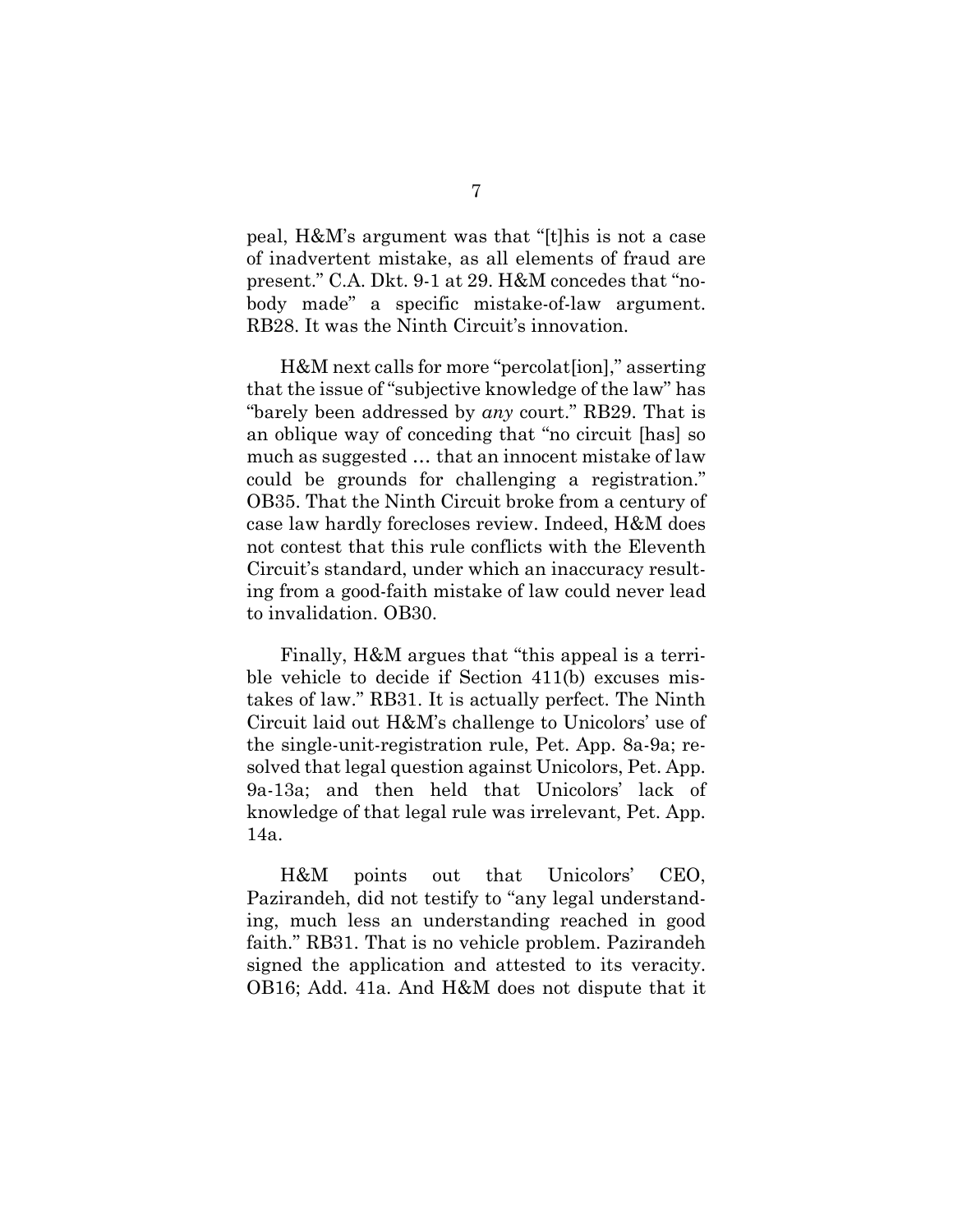bore the burden of overcoming that attestation. *See*  OB18. So all H&M has pointed out is its own failure of proof.

- <span id="page-14-1"></span><span id="page-14-0"></span>**II. Under § 411(b), An Applicant Who Makes An Innocent Mistake Of Law Does Not Have "Knowledge" That The "Information" Is "Inaccurate."**
	- **A. Common law confirms that an inadvertent inaccuracy—legal or factual—cannot bar an infringement action.**

We start with  $§$  411(b)'s common-law backdrop, because H&M's three-paragraph response (RB40-41) essentially concedes the outcome of the case.

H&M does not dispute our statement of either bedrock rule of statutory construction: (1) "When Congress codifies a judicially defined concept, it is presumed … that Congress intended to adopt the interpretation placed on that concept by the courts," OB31 (quoting *Davis v. Mich. Dep't of Treasury*, 489 U.S. 803, 813 (1989)); and (2) "When a statute covers an issue previously governed by the common law," it is presumed "that Congress intended to retain the substance of the common law," OB37 (quoting *Kirtsaeng v. John Wiley & Sons, Inc.*, 568 U.S. 519, 538 (2013)). Yet H&M fails to overcome those presumptions by proving either "an express statement to the contrary," *Davis*, 489 U.S. at 813, or that a "statutory purpose to the contrary is evident," *Samantar v. Yousuf*, 560 U.S. 305, 320 n.13 (2010). Instead, it all but concedes the issue by acknowledging that *our*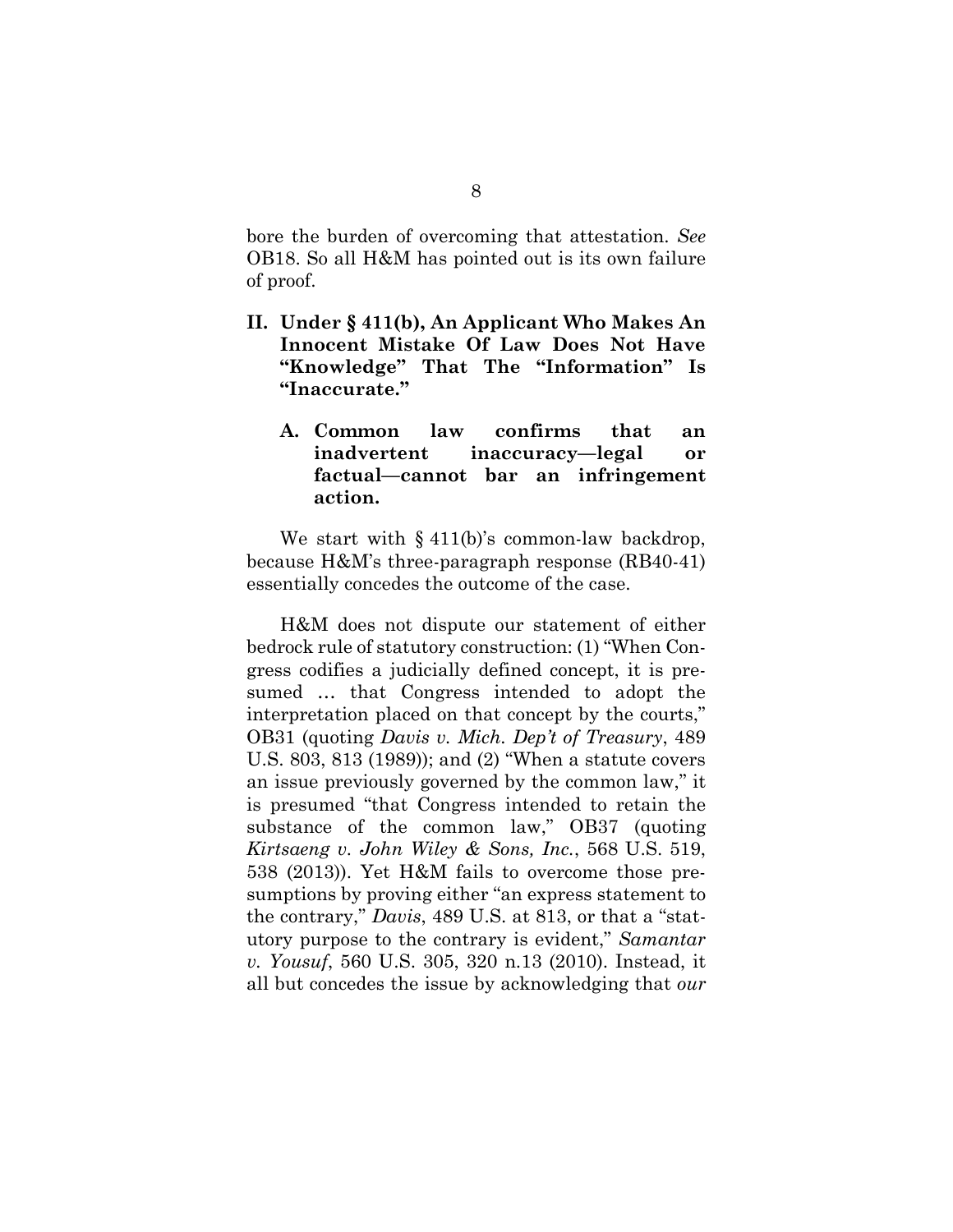reading of the statute easily comports with "everyday speech." RB34.

H&M's only argument is that the two presumptions do not apply because "[t]he lower courts … adopted various formulations of the 'fraud on the Copyright Office' doctrine." RB40. But what matters is whether the courts had a consistent understanding of what "knowledge" entails. We and several amici have demonstrated that the answer is yes: The "overwhelming" common-law view was "that inadvertent mistakes on registration certificates d[id] not … bar infringement actions," *Billy-Bob Teeth, Inc. v. Novelty, Inc.*, 329 F.3d 586, 591 (7th Cir. 2003) (citation and quotation marks omitted). OB33-36; U.S. Br. 23- 25; IP Law Profs. Br. 10-11.

H&M could not find a single fraud-on-the-Copyright-Office case in which a court distinguished inadvertent factual mistakes from legal ones. Nor one applying H&M's proposed "constructive knowledge" standard. And it does not dispute our portrayal of numerous common-law cases rejecting those positions. OB35-36. *This* is the understanding that Congress is presumed to have codified. IP Law Profs. Br. 10-14.[2](#page-15-0)

<span id="page-15-0"></span><sup>2</sup> H&M proves nothing with the assertion that some courts "required only that the error be material without regard to intent." RB41. The question here is what "knowledge" means. And the only appellate authority H&M cites is dicta musing that "the effect of a misstatement that is material but inadvertent" is "[l]ess clear." *Raquel v. Educ. Mgmt. Corp.*, 196 F.3d 171, 177 (3d Cir. 1999). The dissent disputed that dicta, *id.* at 184-85 (Alito, J., dissenting), and this Court subsequently vacated the opinion, 531 U.S. 952 (2000).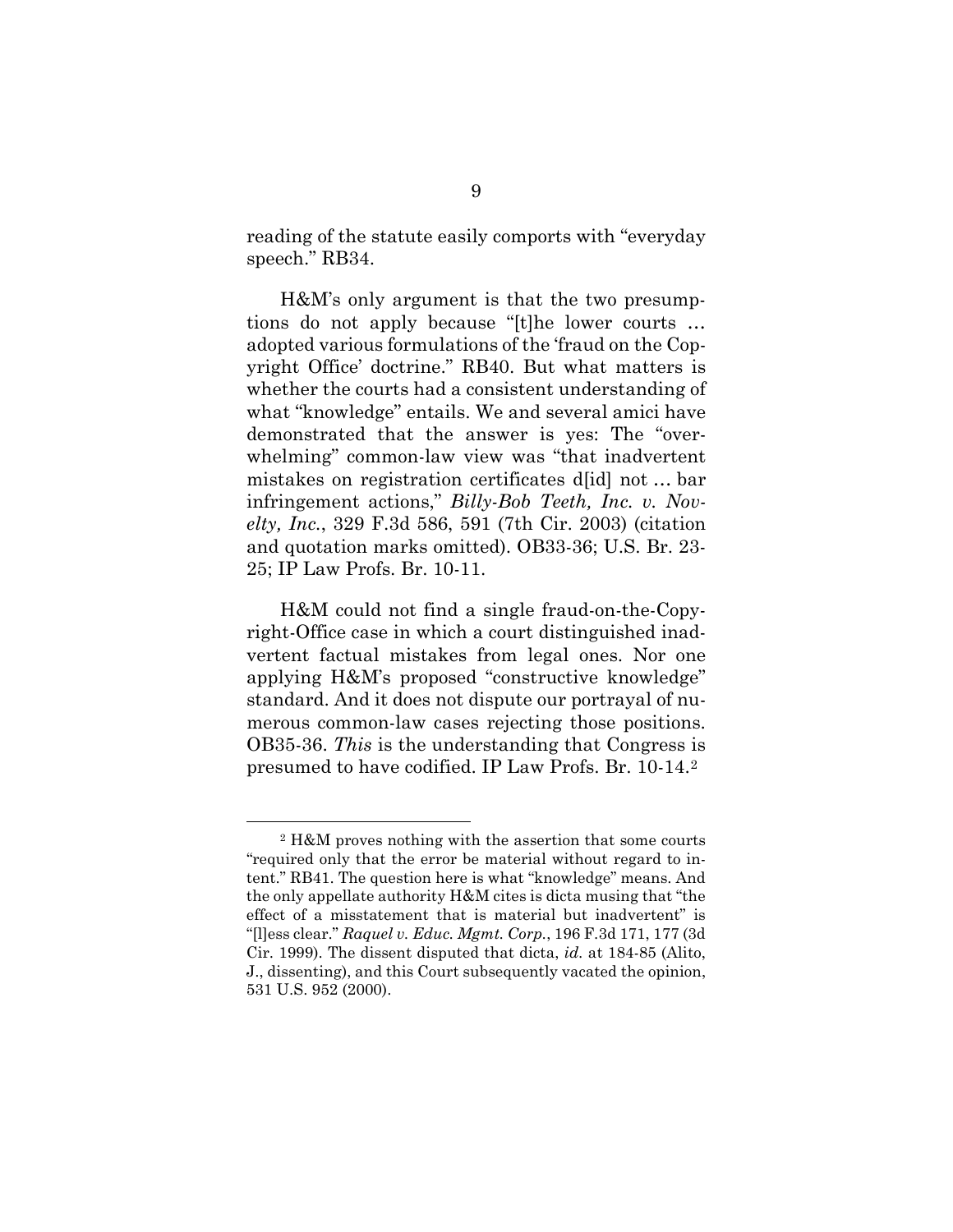That uniformity distinguishes this case from circumstances where there was no "judicial consensus" on the relevant question, *Rehaif v. United States*, 139 S. Ct. 2191, 2199 (2019), or where the asserted common-law rule "was an exception to an exception, recognized by only a few courts," *United States v. Ron Pair Enters.*, 489 U.S. 235, 246 (1989).

### <span id="page-16-0"></span>**B. Both the plain text and customary legal meaning of "knowledge" require subjective awareness of the inaccuracy—and H&M's unpreserved alternative would at most require remand.**

H&M's lead argument on "knowledge" is that § 411(b)(1)(A) encompasses "constructive knowledge." RB33-39. This is meritless.

**1.** On the question of what "knowledge" means in § 411(b)(1)(A), H&M's brief is one big contradiction. Point I insists that it is "plain" that "knowledge" means "the fact or condition of being aware of something," RB24 (quotation marks omitted)—i.e., subjective awareness. Point III says the opposite: "[W]hat matters is not the applicant's subjective belief, but whether that belief [i]s reasonable"—i.e., "constructive knowledge." RB33.

By the time it gets to the contradiction, H&M ignores almost all our textual arguments in support of the subjective reading of "knowledge." H&M concedes that our reading comports with normal English usage, as confirmed by English dictionaries. RB34. H&M rejects "everyday speech" here because "the law … treat[s]" the "word[] [knowledge] differently." *Id.*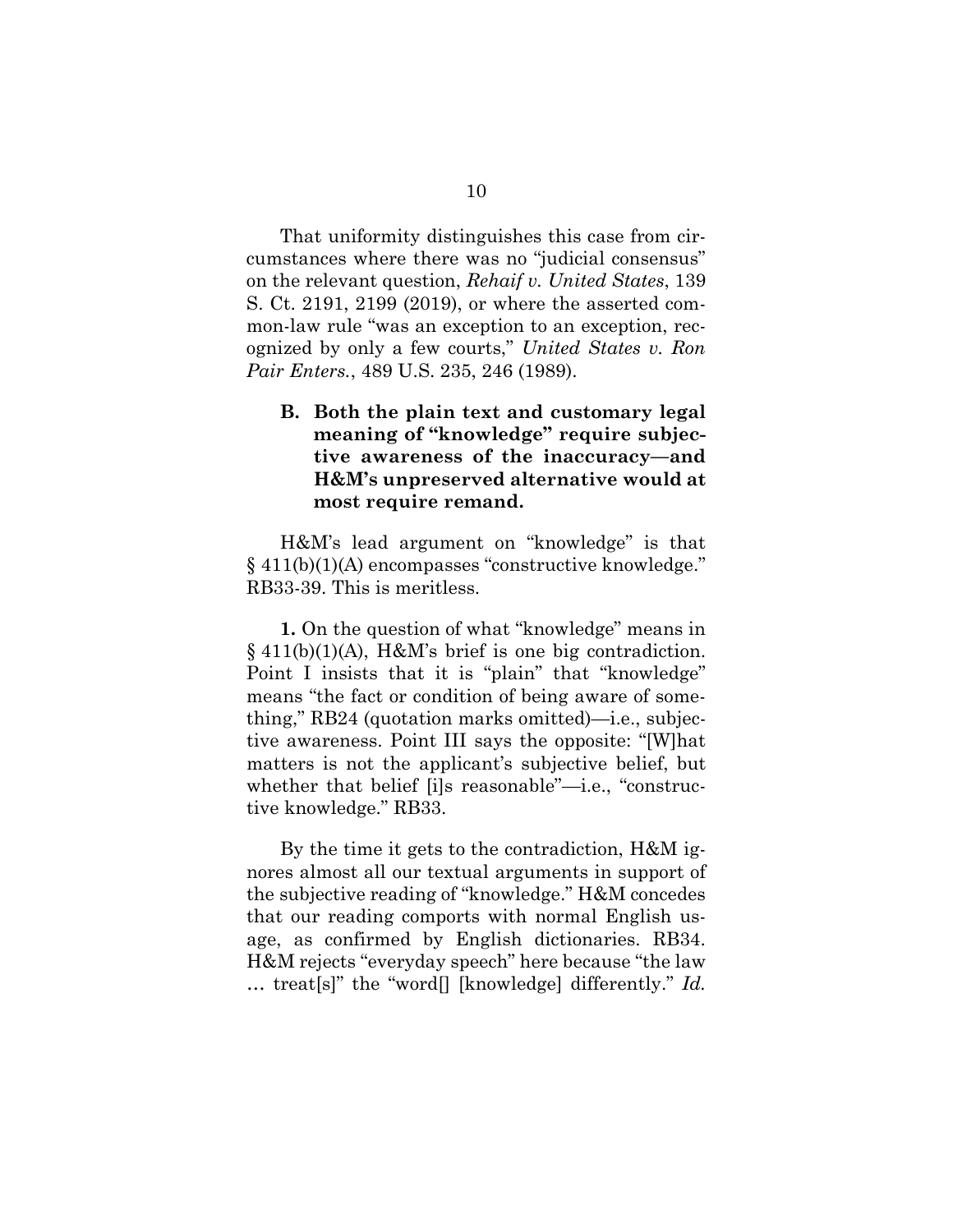Yet, H&M does not dispute that *Black's* and the Model Penal Code's respective legal definitions of "knowledge" similarly require subjective knowledge. OB25-26.

H&M also points to no textual distinction between inaccuracies resulting from mistakes of fact versus mistakes of law. *See* OB27-29. Nor does it contest that its construction would yield criminal liability for innocent mistakes. *See* OB29.

H&M's only textual argument is that "Congress knows how to penalize what nonlawyers call 'lying'" by "us[ing] language of deceit and scienter," such as "knowingly and willfully." RB35. But H&M also acknowledges that Congress knows how to say "knew or should have known it was inaccurate," or simply, "constructive knowledge," RB34, as it did elsewhere in the Copyright Act. Beyond the examples we already cited (OB26 n.3), Congress did that three times in § 512 by specifying a circumstance where a party "has actual knowledge or is aware of facts or circumstances from which infringing activity is apparent." § 512(c)(3)(B); *see* § 512(c)(1)(A), (d)(1). Paradoxically, H&M cites these provisions as proof that Congress sometimes specifies "actual knowledge" when it wants to "exclude … constructive knowledge." RB34. But § 512 uses the phrase only as *part of* the definition of (and in contrast to) a constructive knowledge standard.

**2.** H&M nevertheless persists with its lead argument that while "'knowledge' may be actual, … the law also may impute awareness" with a constructive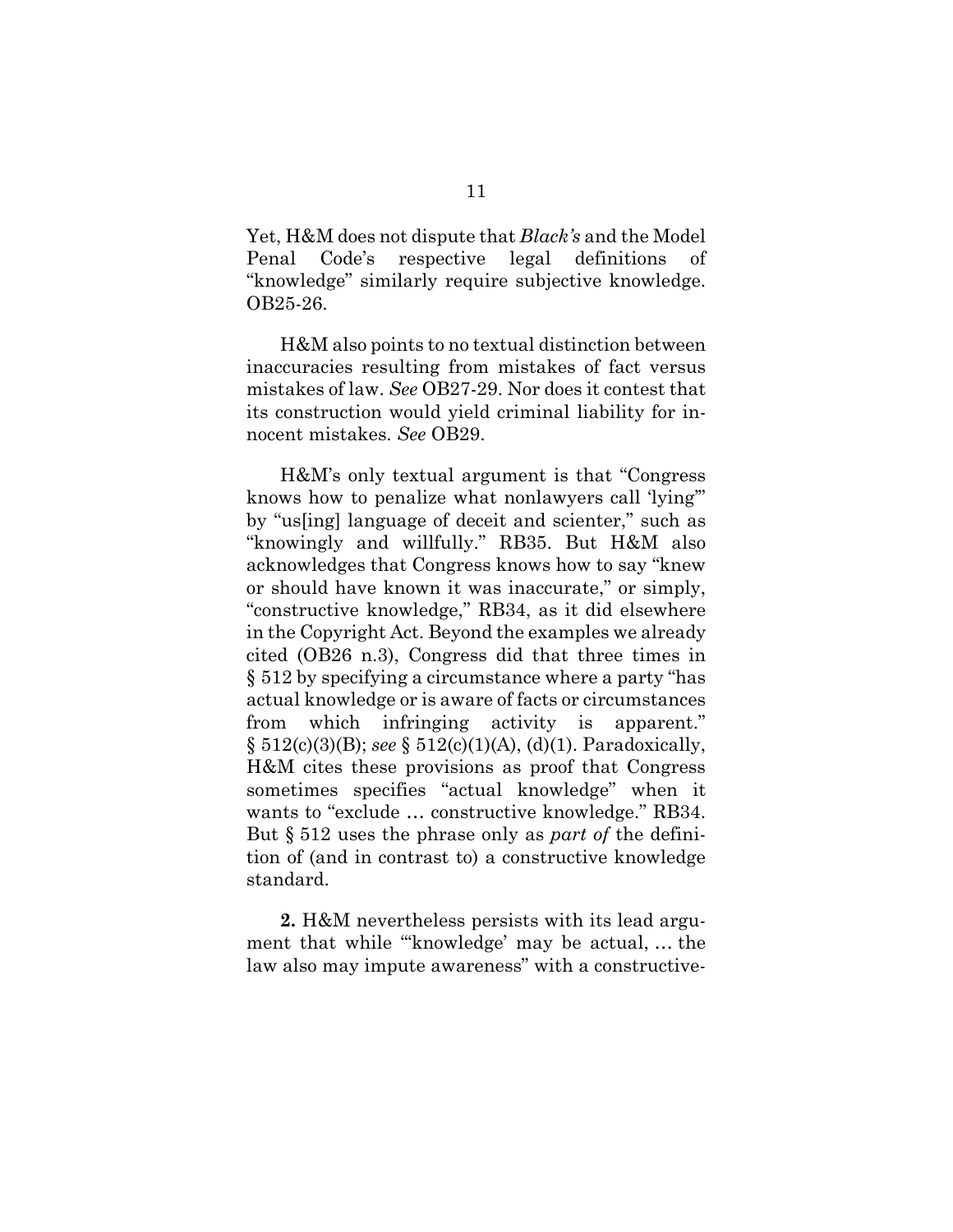knowledge standard. RB34. It asks, "how to break the logjam?" *Id.*

The obvious way is to parse "the text" of *this* statute "as a whole," *Sturgeon v. Frost*, 577 U.S. 424, 438 (2016), which H&M doesn't even attempt. Another obvious way is to apply the presumption, discussed above (at 8-9), that Congress did not intend to depart from the common law. H&M abdicates there, too. *Supra* 8-9*.*

Instead, H&M advances a default rule: "[C]ourts interpret knowledge to include both actual and constructive knowledge where Congress has not stipulated one or the other." RB34. But it offers no case that has ever adopted that default.

H&M concedes that *Intel Corp. Investment Policy Committee v. Sulyma*, 140 S. Ct. 768 (2020), did not, saying only that it "suggests" H&M's rule. RB34. Even that is wrong. *Intel* concerned an ERISA statute of limitations triggered by "actual knowledge." 140 S. Ct. at 776. The Court recognized the same ordinary definition of knowledge we advance: "the fact or condition of being aware of something." *Id.* (quotation marks omitted). The only default rule *Intel* suggests is "that the word '*discovery*,' when used in a *statute of limitations* without qualification," encompasses constructive knowledge. *Id.* (emphasis added). That says nothing about how to read "knowledge" in this context.

H&M similarly cites another ERISA case, noting that this Court "interpreted" the phrase "'knowing participation' in a fiduciary breach or violation … to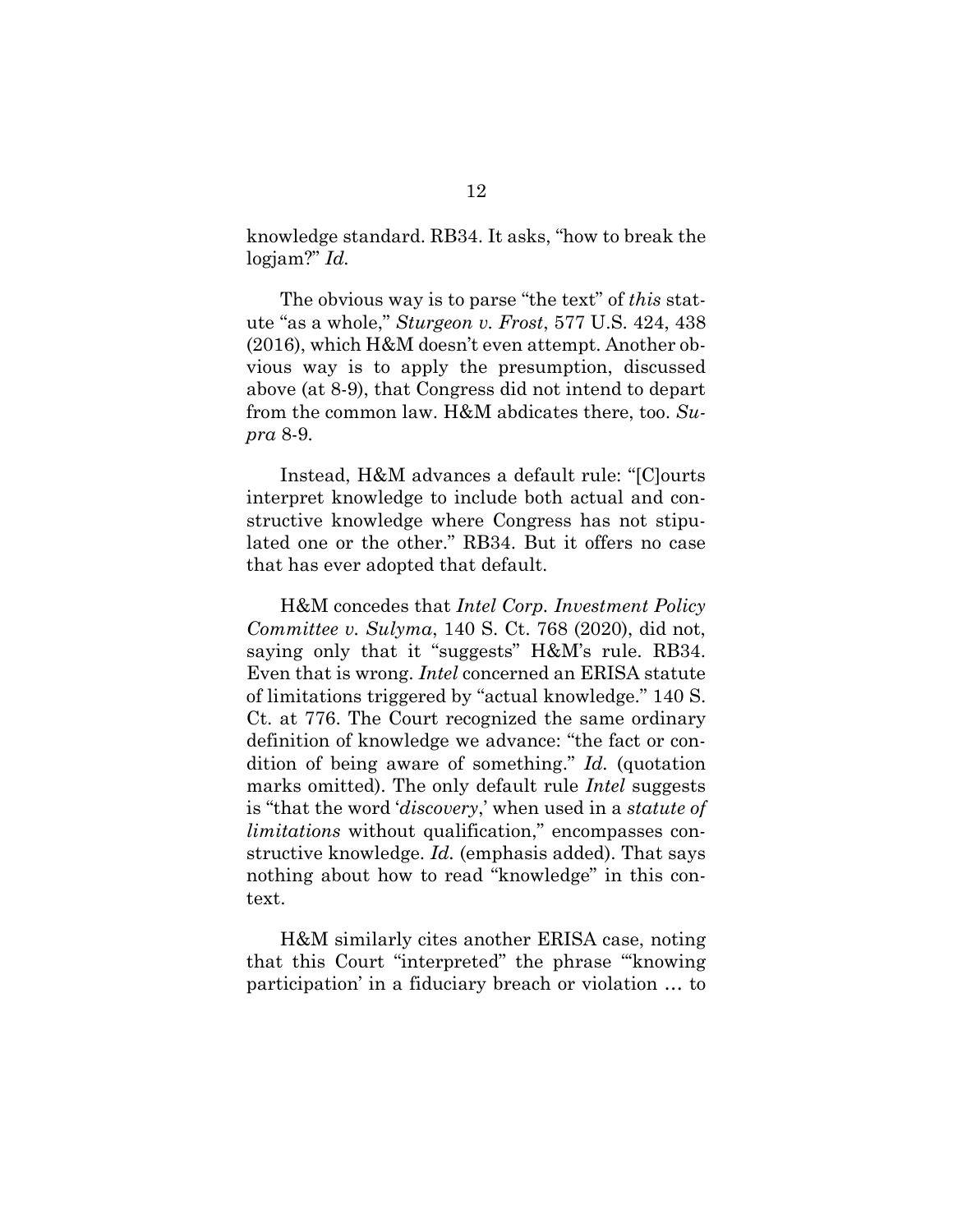require 'actual or constructive knowledge of the circumstances that rendered the transaction unlawful.'" RB34-35 (quoting *Harris Tr. & Sav. Bank v. Salomon Smith Barney Inc.*, 530 U.S. 238, 251 (2000)). But *Harris Trust* applied no default rule. It interpreted the text of the provision in light of "[t]he common law of trusts, which offers a starting point for analysis [of ERISA] ... [unless] it is inconsistent with the language of the statute, its structure, or its purposes." 530 U.S. at 250 (citation and quotation marks omitted). It thus supports our text-and-context approach.

**3.** H&M is also wrong to say (RB33) that its constructive-knowledge standard would justify affirmance. H&M did not advance that standard below (or in its brief in opposition, for that matter), and neither the Ninth Circuit nor the district court applied it. The district court found that Unicolors was correct about single-unit registration. J.A. 181. And far from finding unreasonableness, the Ninth Circuit acknowledged the issue was unsettled. Pet. App. 11a.

That is one of the reasons H&M insists on discussing a different purported error, "H&M's consistent allegation that Unicolors included the wrong publication date." RB41. As demonstrated (OB44-47), what qualifies as publication is its own legal morass. And in any event, the Ninth Circuit did not address this issue either. So, the most H&M could hope to achieve is a remand for the district court to apply H&M's new favored standard to its new favored inaccuracy.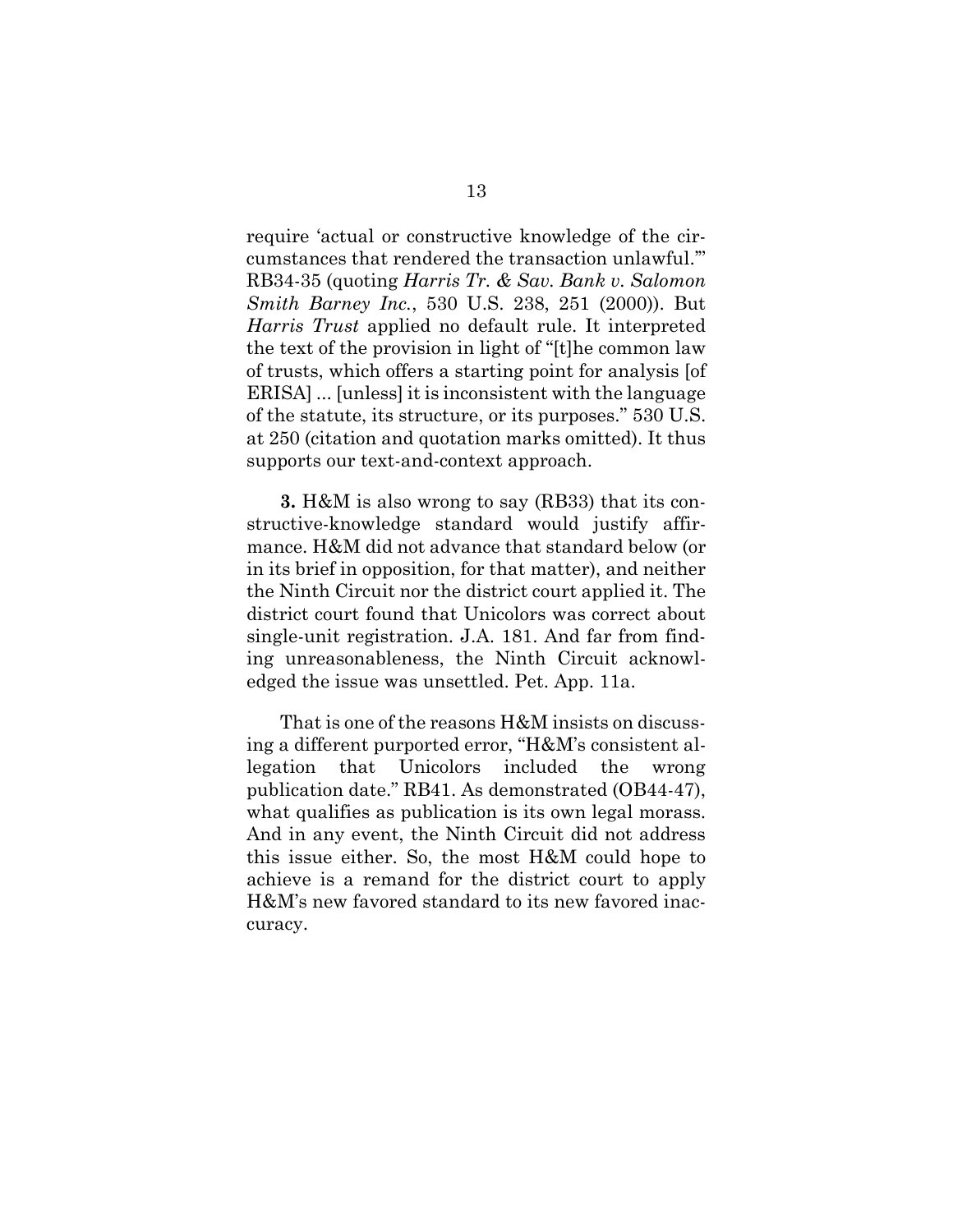### <span id="page-20-0"></span>**C. When a statute requires "knowledge" of a circumstance with factual and legal components, a mistake of law is a defense.**

H&M's fallback argument is that § 411(b) never excuses a legal misunderstanding, no matter how reasonable—and indeed even if the applicant's understanding was correct under then-prevailing law. It incants the maxim that "ignorance of the law" is not a defense. RB41 (citation omitted). This more extreme outcome fails for the same reason as H&M's primary argument.

First, while portraying this as an issue of statutory construction, RB41, H&M (again) ignores the text and (still) has no response to our key textual points. We explained (OB27-29) how the statute affirmatively embraces knowledge of the law. Section 411(b)(1) sets a baseline rule of validity "regardless of … any inaccurate *information*." (Emphasis added.) The "information," in turn, is the list of required matter that must be "include[d]" in the "application for copyright registration" per § 409. Indisputably, the accuracy of much of that information turns on both legal and factual understandings. U.S. Br. 21-22. And  $§$  411(b)(1)(A) then refers to "information ... included" with "knowledge that it was inaccurate"—with the "knowledge" requirement attaching to the inaccuracy, without regard to why it was inaccurate. Thus, as H&M concedes, the "information" an applicant must know to be "inaccurate" under  $\S 411(b)(1)(A)$  "contains both legal and factual components." RB43.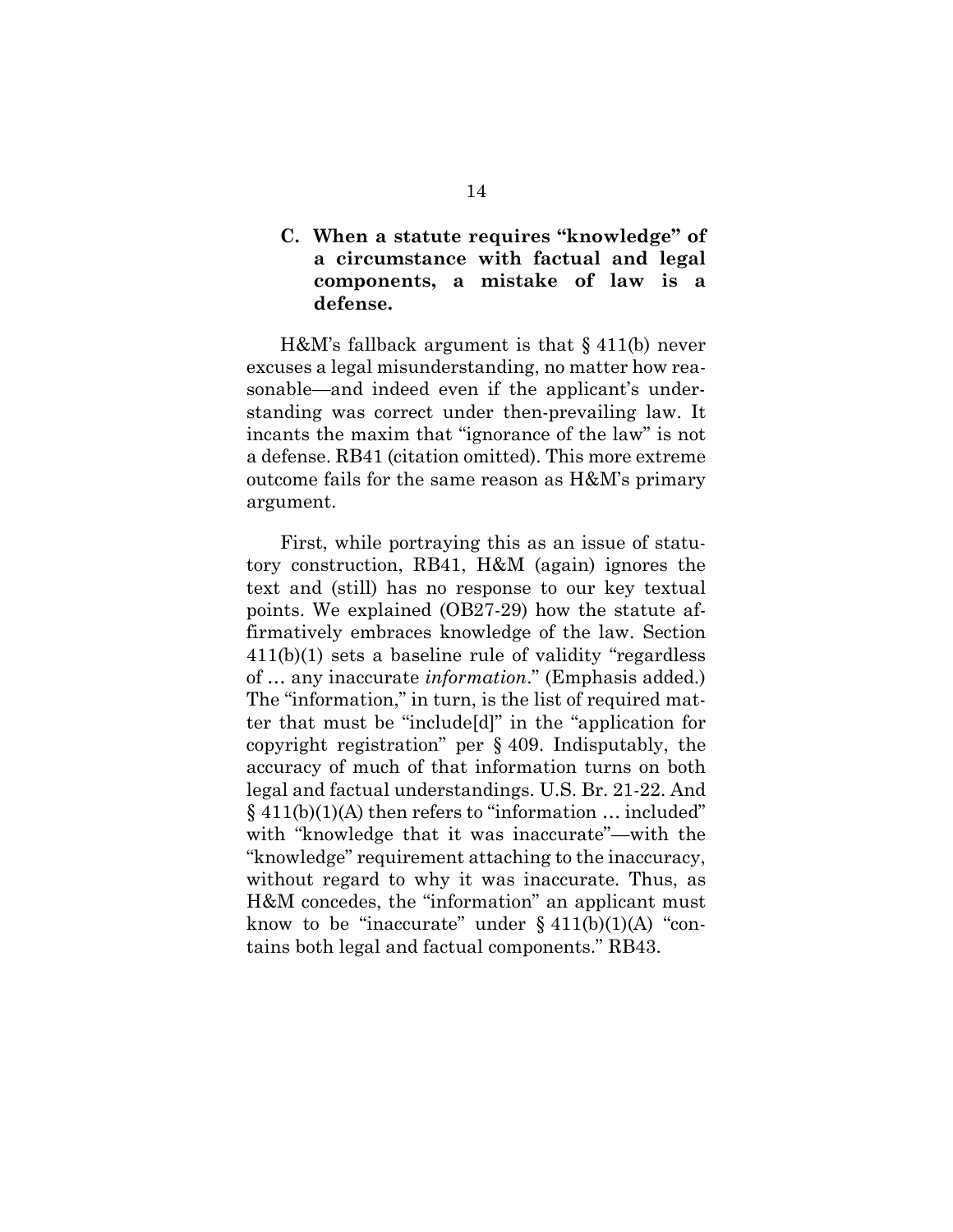H&M's only response to the text Congress did write is (again) to point out the text Congress did *not* write. It repeats that Congress could have used other words, such as "willful," or "specifically invoke[d] knowledge of the law." RB42. Same answer: As the numerous cases discussed in our opening brief (and summarized immediately below) confirm, Congress was not required to use those formulations to excuse mistakes of law.

Second, H&M (again) abandons text in favor of another fictitious default rule: "that statutes imposing a 'knowledge' standard do not excuse mistakes of law." RB33. But H&M relies mainly on cases interpreting statutes with no "knowledge" element and ignores the cases and treatises—featured prominently in our opening brief—addressing the situation where a mistake of law negates "knowledge."

To start, we explained *Safeco*'s holding: "Where … the statutory text and relevant court and agency guidance allow for more than one reasonable interpretation, it would defy history and current thinking to treat a defendant who merely adopts one such interpretation as a *knowing* or reckless violator." *Safeco Ins. Co. of Am. v. Burr*, 551 U.S. 47, 70 n.20 (2007) (emphasis added); *see McLaughlin v. Richland Shoe Co.*, 486 U.S. 128, 132-33 (1988). We cited both LaFave and the Model Penal Code, moreover, for the proposition that "[i]gnorance or mistake as to a matter of fact or law is a defense" when the "ignorance or mistake" negates the "knowledge … required to establish a material element of the offense." Ignorance or Mistake, Model Penal Code § 2.04(1)(a) (Am. L. Inst. 2021); *see* Wayne R. LaFave, *Substantive Criminal*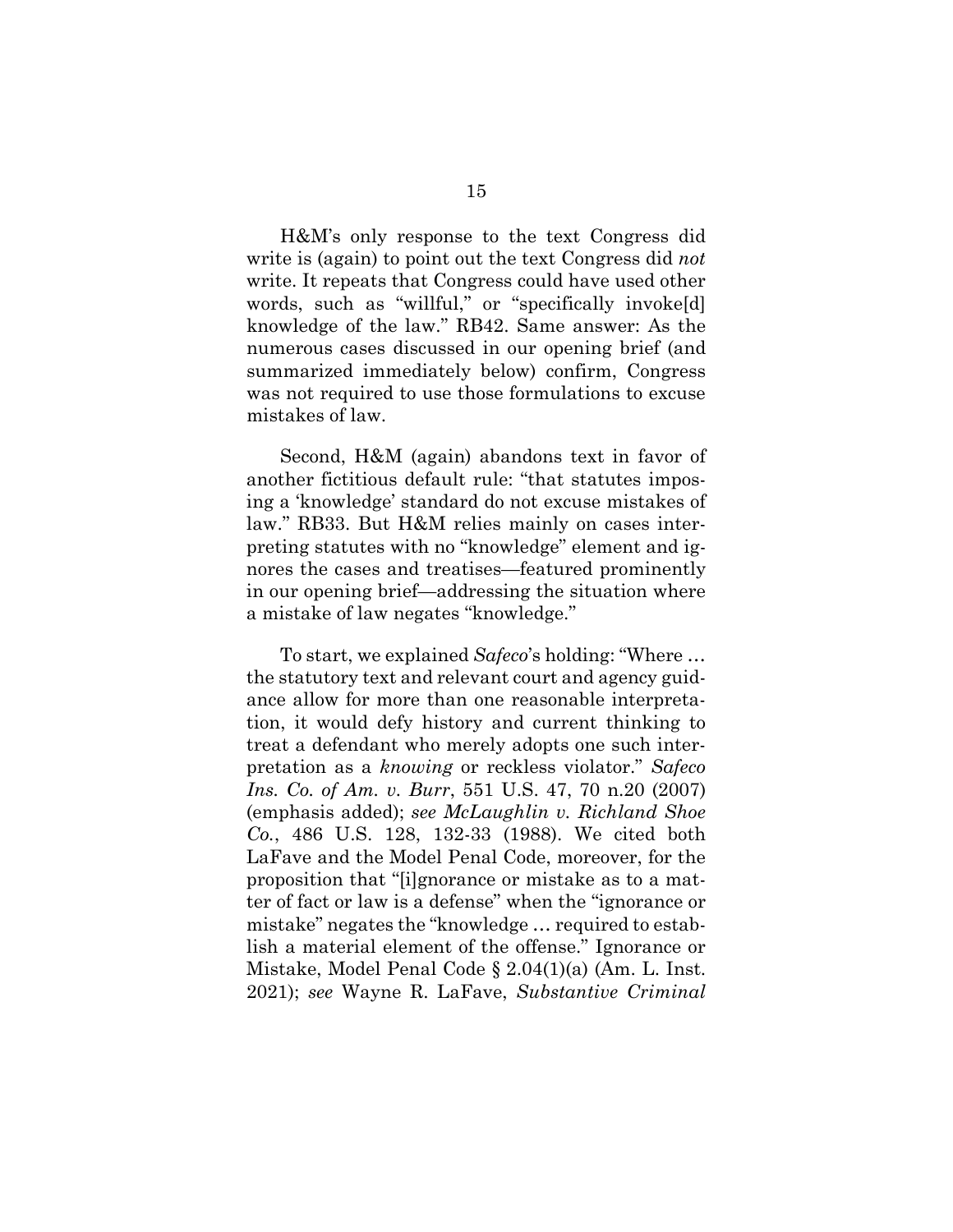*Law* § 5.6(a) (3d ed. 2020). We noted that both *Rehaif*, 139 S. Ct. at 2200, and *Liparota v. United States*, 471 U.S. 419, 425 n.9 (1985), apply that rule.

If there are "normal" rules about how to interpret "knowledge," RB43, they are the ones described in black-letter treatises and consistent with "history and current thinking," *Safeco*, 551 U.S. at 70 n.20. H&M ignores nearly all these authorities. It brushes them aside in a single paragraph, claiming they apply only "if the statute *says* you need to know the law in order to suffer consequences." RB46.

H&M cannot accomplish anything with its invented limitation, having conceded that, by the very text of  $§$  411(b)(1)(A), determining whether "information" is "inaccurate" entails "both legal and factual" judgments. RB43. So the required state of mind in § 411(b)(1)(A) *does* refer to legal aspects of the information that must be included on an application form. And the statute therefore *does* "say[] you need to know the law in order to suffer consequences." If H&M is suggesting that Congress must explicitly use magic words, such as "knowledge of the facts or law," or refer to a specified legal rule, it is mistaken. H&M cites no case supporting that view.

That is because what H&M trivializes as the "collateral matter" rule is the fundamental principle that where a mistaken understanding negates a statute's required state of mind, that state-of-mind element is not satisfied. The word "collateral" captures the distinction between two scenarios: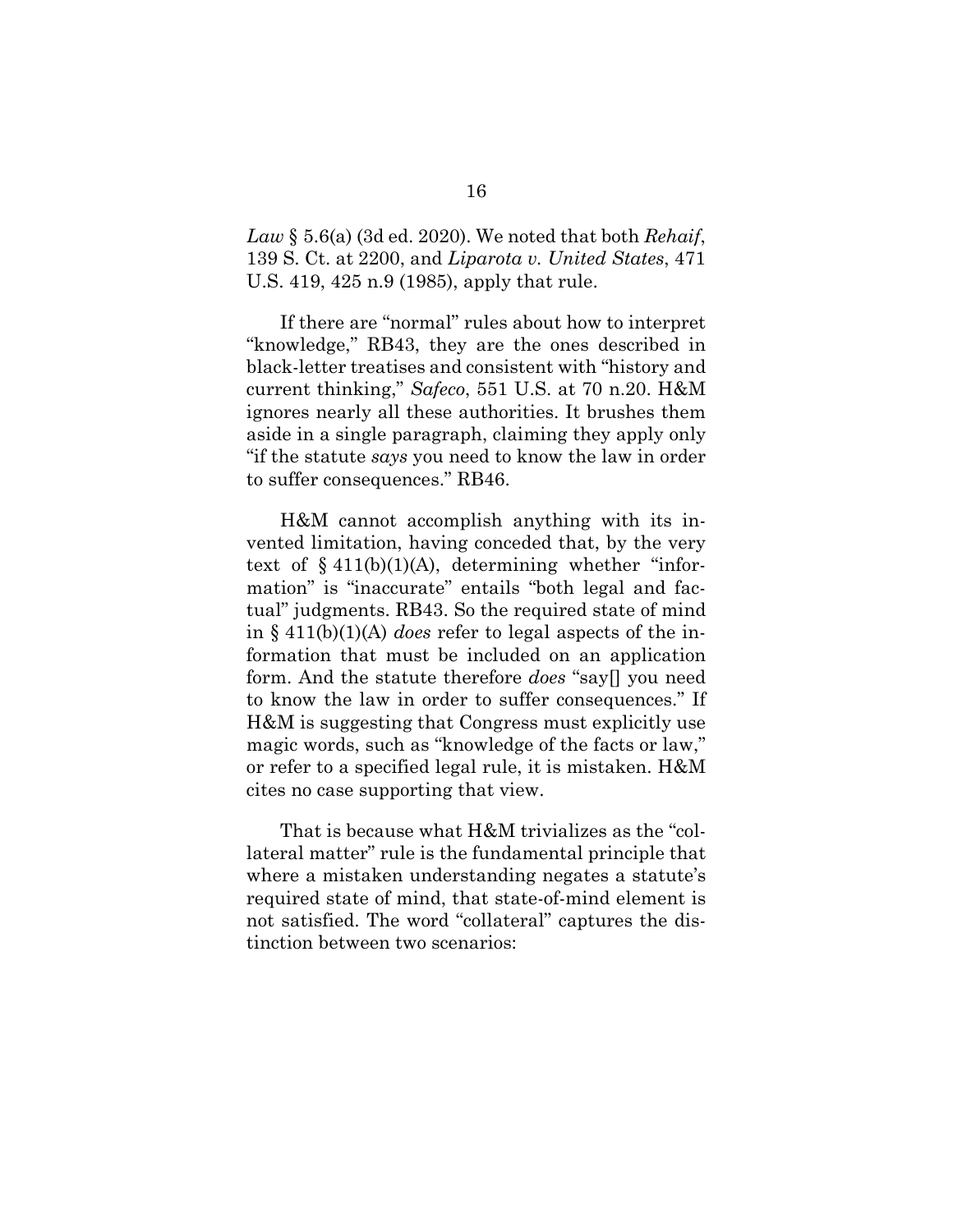### *Ignorance-of-law-maxim scenario***:** "I can't be liable under *this* law because I didn't know I was violating *this* law."

*Negated-mens-rea scenario***:** "I lacked the required state of mind as to X under *this* law because I misunderstood how *some other* law applies to X."

Unicolors is not arguing, "Our registration should not be invalidated under § 411(b) because we never read § 411(b) and therefore did not know that lying on the application could lead to invalidation." Instead, this is the negated-mens-rea scenario: Section  $411(b)(1)(A)$ requires "knowledge" of an inaccuracy, which in turn depends on knowing the way *other* laws—laws collateral to § 411(b)—apply to yield an inaccuracy.

H&M relies almost exclusively on cases within the former scenario. RB41-42. For example, *Jerman v. Carlisle, McNellie, Rini, Kramer & Ulrich LPA*, 559 U.S. 573 (2010), is a classic case where the defense was, "I did not know I was violating the law." The FDCPA provided a defense to a violation where "the violation was not intentional and resulted from a bona fide error notwithstanding the maintenance of procedures reasonably adapted to avoid any such error." *Id.* at 576. The accused party argued that its violation could not be "intentional" because it "lacked actual knowledge that [its] conduct violated the law." *Id.* at 582-83. That was wrong because the violation was not defined in terms of "knowledge" of any circumstance, much less knowledge of a circumstance with a legal component, as § 411(b)'s safe harbor is. *See id.* at 578.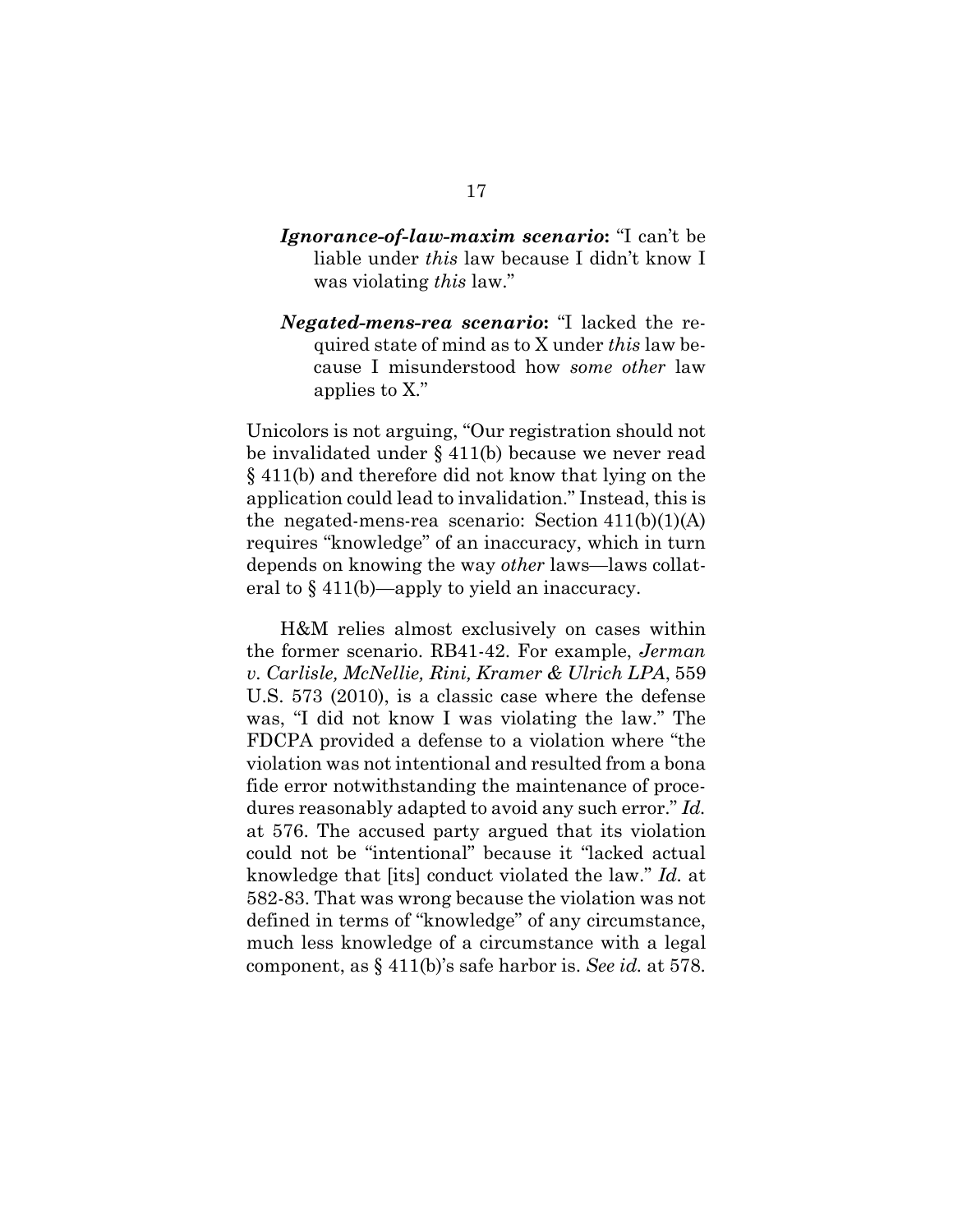Same for *Staples v. United States* 511 U.S. 600 (1994), and *Rogers v. United States*, 522 U.S. 252 (1998), but the statute in those cases did not even *have* a mens rea, let alone revolve around "knowledge" of something with "factual and legal components," as H&M contends, RB43. The provision made it "unlawful for any person … to receive or possess a firearm which is not registered." 26 U.S.C. § 5861(d). Because this provision specified no mens rea at all, this Court felt a need to infer some minimal level of scienter. *Staples*, 511 U.S. at 605. Since Congress did not specify a knowledge element, as it did in § 411(b), this Court unsurprisingly concluded that the defendant need not "kn[o]w that his possession was unlawful, or that the firearm was unregistered." *Rogers*, 522 U.S. at 255.

H&M relies on only one case interpreting a statute with an element of "knowing." *McFadden v. United States* examined a statute that makes it "unlawful for any person knowingly or intentionally … to manufacture, distribute, or dispense … a controlled substance." 576 U.S. 186, 191 (2015). The question was how that mental-state requirement "applies when the controlled substance is in fact an analogue," under the Analogue Act. *Id.* at 193-94. This Court held that a defendant could be guilty if he "knew the specific analogue he was dealing with, even if he did not know its legal status as an analogue." *Id.* at 194. That was so because "[t]he Analogue Act defines a controlled substance analogue by its features, as a substance," such as whether it "has a stimulant, depressant, or hallucinogenic effect." *Id.* As a result, "[a] defendant who possesses a substance with knowledge of those features knows all of the facts that make his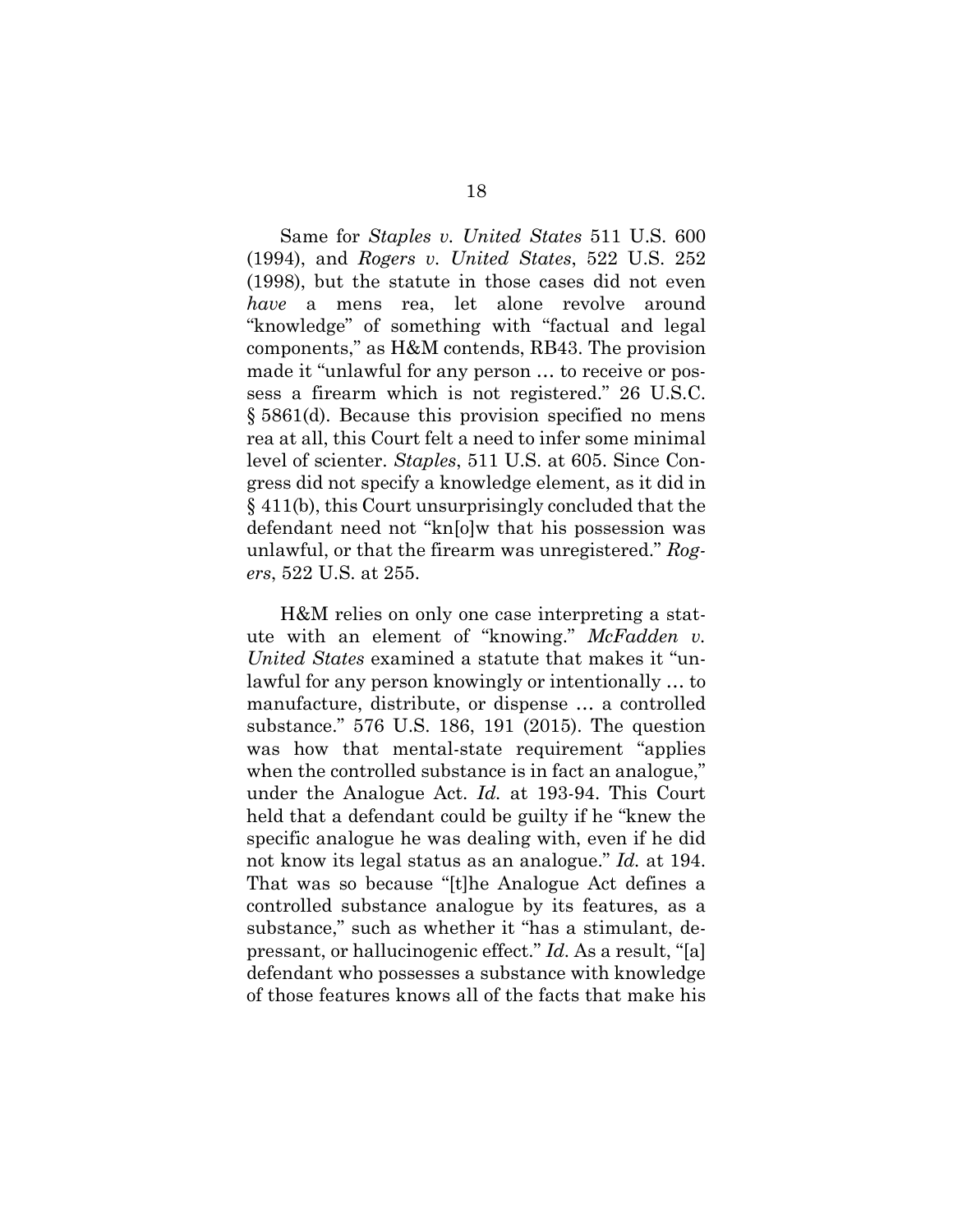conduct illegal." *Id.* at 194-95. Again, far from proving some default rule, *McFadden* merely shows that the precise wording and structure of the statute matter.

Which brings us full circle to where this discussion started (at 14): What matters is that the object of "knowledge" in  $§$  411(b)(1)(A) is "inaccurate information," and the "information" in question concededly covers both facts and legal conclusions.

#### <span id="page-25-0"></span>**III. H&M Cannot Prevail Even Under Its Version Of The Question Presented.**

Rewriting the question presented to focus on "intent to deceive" does not change the answer. RB23. A defendant cannot satisfy § 411(b) without proving intent, either. As already demonstrated (at 5-6), any distinction between intent and knowledge is pure semantics here.

H&M's one-page argument boils down to the simplistic proposition that Congress did not use the word "intent" and that "ends the matter." RB25. But Congress achieved the same result in a different way. Section 411(b) requires the defendant to prove: (1) that "information" was "inaccurate"; (2) that the applicant had "knowledge that it was inaccurate"; and (3) that the inaccuracy was material to the Copyright Office. Anyone who proves all that *has* proven that the applicant included the information on purpose—i.e., with intent. Even H&M's amici agree that "intent is implicit where Section 411(b) is satisfied." NYIPLA Br. 8 (capitalization omitted).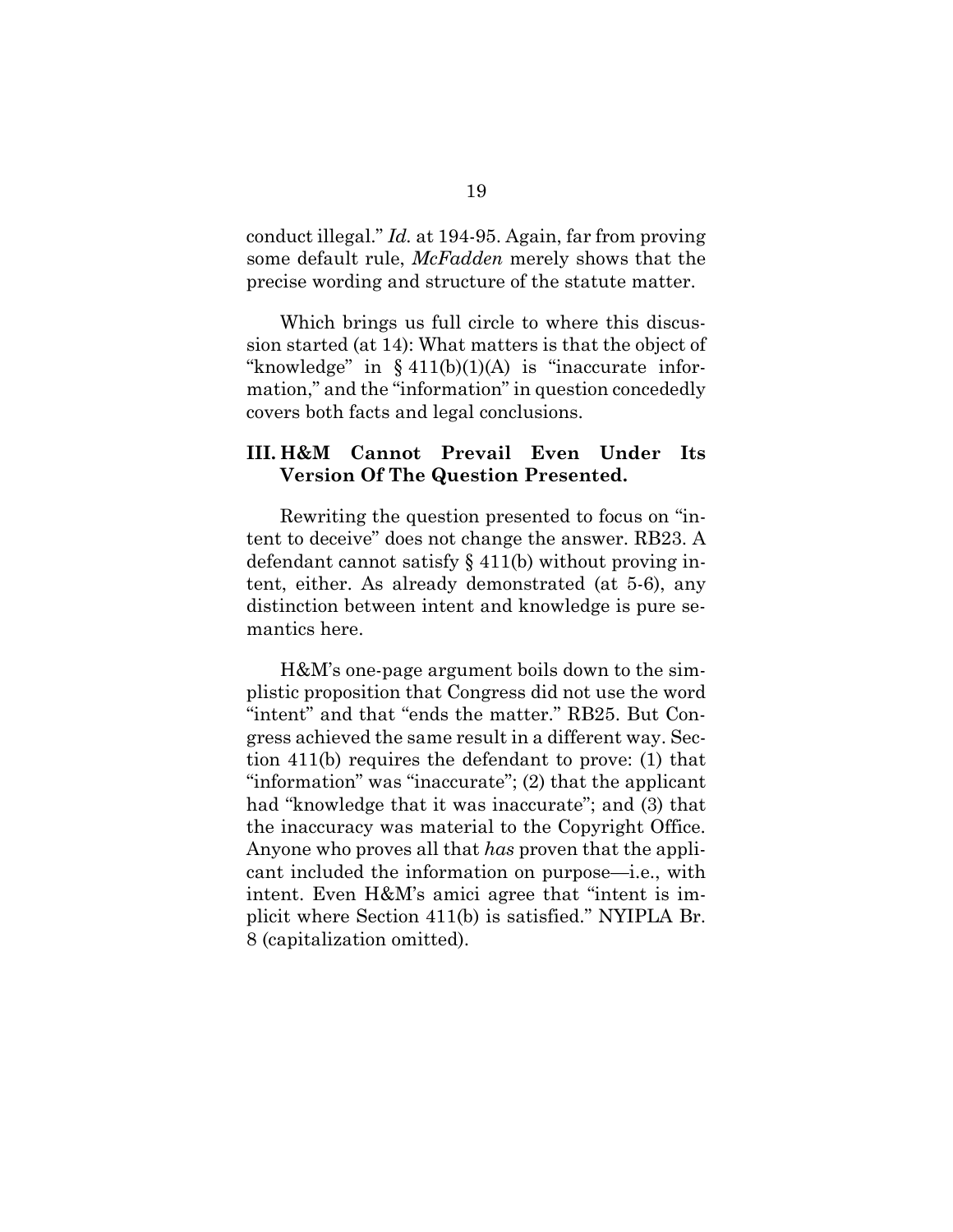H&M's assertion that intent is not required is wrong for many of the same reasons already recited. First, as explained (at 11, 15), it does not matter what language "Congress … could have [written]." RB25. Second, although the common law embraced "various formulations" of the doctrine, RB25 (quotation marks omitted), no appellate court ever held that an applicant could lose its copyright registration even though its error was unintentional. Courts thus routinely equated intent with knowledge in this context. *See, e.g.*, *Data Gen. Corp. v. Grumman Sys. Support Corp.*, 36 F.3d 1147, 1161 n.24 (1st Cir. 1994) (characterizing the "knowing failure" standard as "requir[ing] proof that an *intentional* error, if discovered by the Copyright Office, would have been *material* to the registration decision" (first emphasis added)). And, here again, Congress indicated no clear intention to override that uniform view.

Third, any other conclusion would gut  $\S$  411(b) by stripping protection from even the classic mistakes it was designed to excuse. Imagine an applicant who mistypes the work's creation date. The applicant had "knowledge" of the correct date. But no reasonable court would say the error satisfies § 411(b), because the mistake was innocent. When you put the elements together, you exclude unintentional errors as a basis for invalidation.

### <span id="page-26-0"></span>**IV. Congress Could Not Have Intended The Negative Consequences Of The Ninth Circuit's Rule.**

**A.** H&M does not dispute that legal mistakes inevitably abound on copyright registrations, because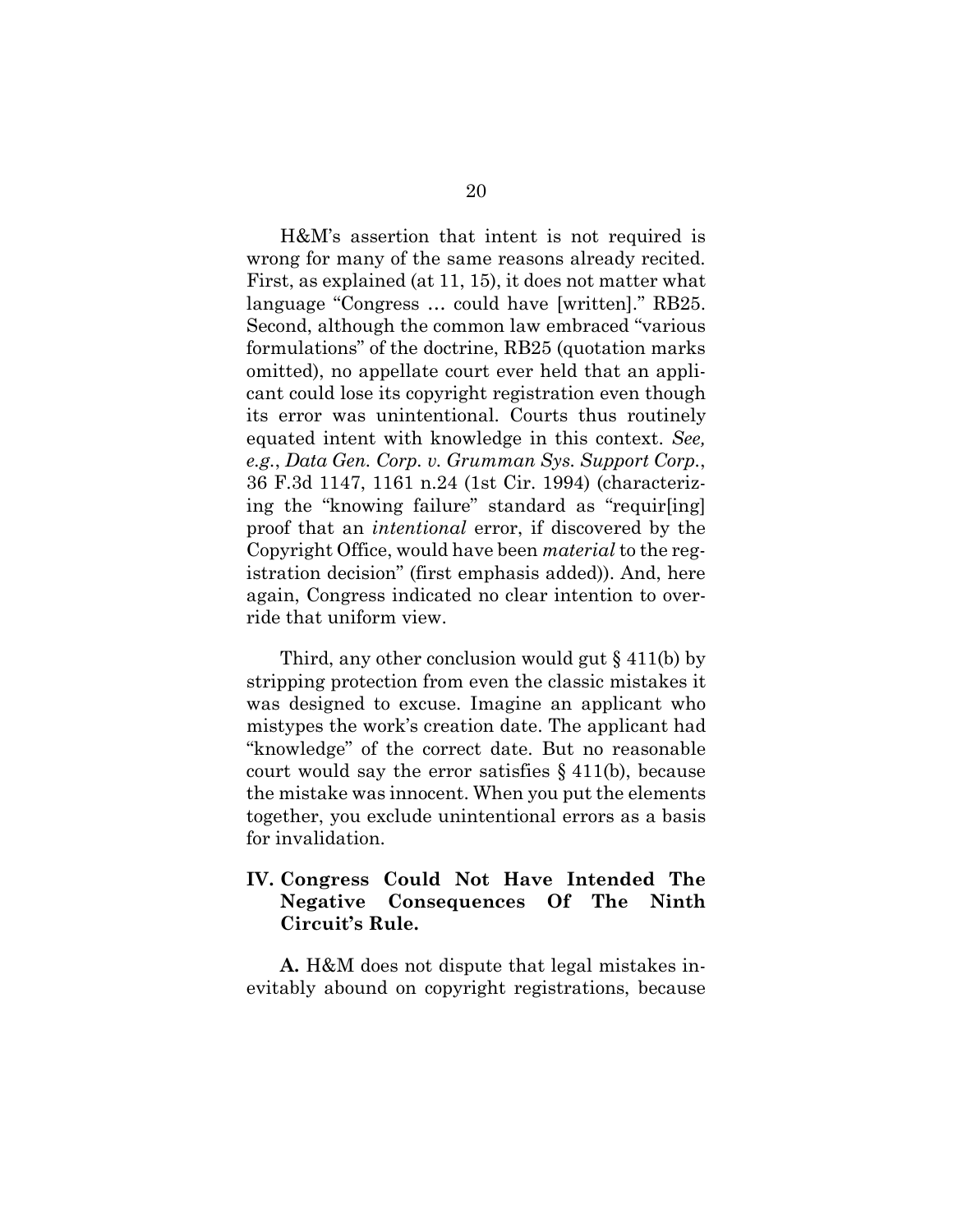the laypersons who fill them out have not mastered a complex and ever-changing body of law. OB44-48. H&M urges the Court to overlook that inevitability merely because courts have made only 23 referrals under § 411(b). RB39. But that only proves the wisdom of the longtime consensus from which the Ninth Circuit has departed.

H&M and its amici minimize all this by suggesting that the only consequence of invalidating a registration is that copyright holders will refile cases "without the benefit of certain statutory remedies." *E.g.*, RB47; NRF Br. 25-26. Even if true, that is no trivial consequence. Statutory damages play a critical role in "discourag[ing] wrongful conduct" and ensuring an appropriate remedy where "the amount of damages suffered [is] not computable." *F.W. Woolworth Co. v. Contemp. Arts*, *Inc.*, 344 U.S. 228, 233 (1952). But H&M's argument is also not true. H&M ignores the point (OB48-49) that new claims may be time-barred where infringement began years before the defendant invoked § 411(b).

H&M also incorrectly asserts that the materiality requirement adequately protects applicants who make innocent mistakes. There is no reason to believe that innocent mistakes are likely to be immaterial. A mistake is material if the Register would have rejected the application and directed the applicant to file a new one. For example, stating the incorrect creation date or omitting publication information for a published work are both material errors. *Roberts v. Gordy*, 877 F.3d 1024, 1027 (11th Cir. 2017); *Gold Value*, 925 F.3d at 1143. And in resolving that mate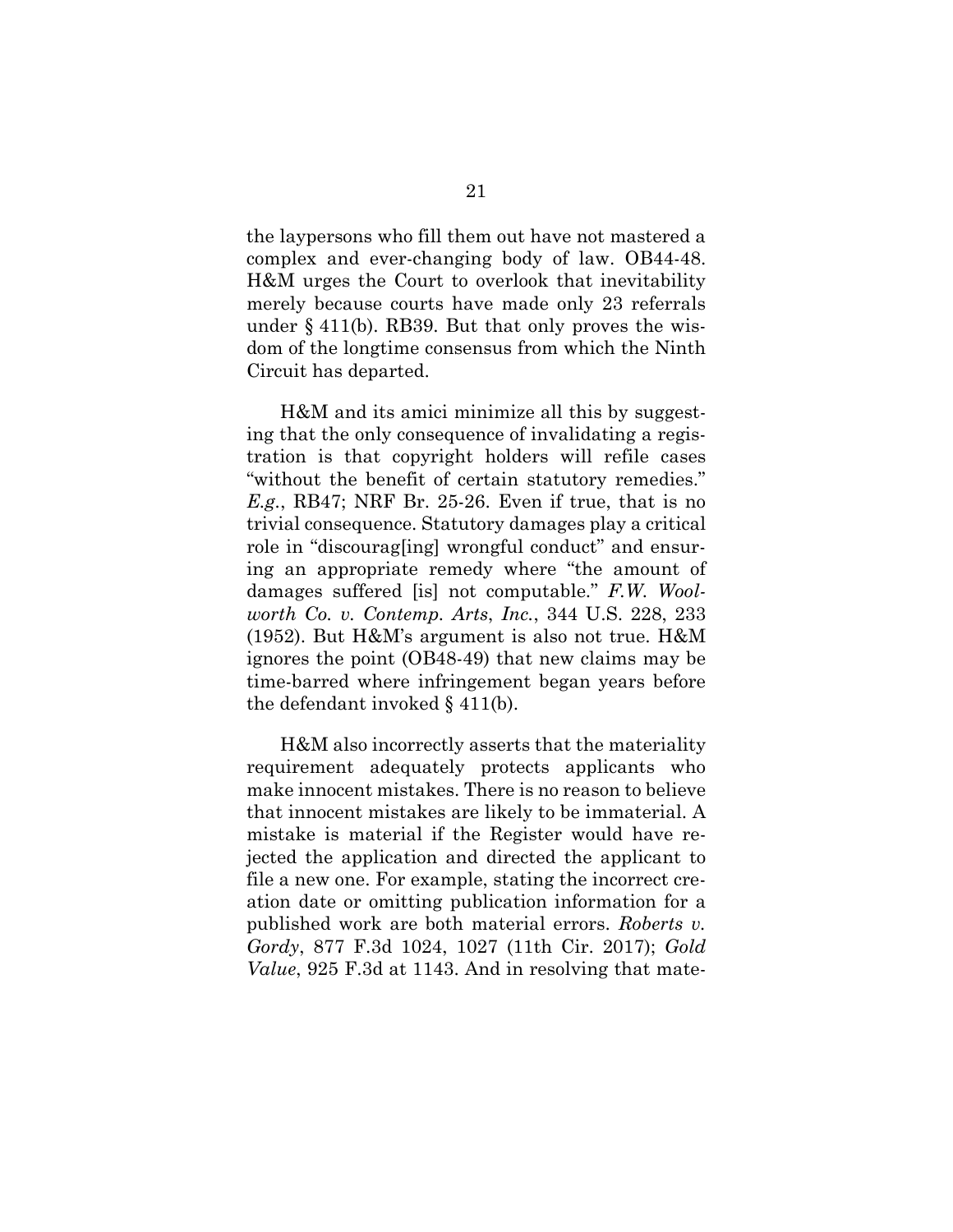riality question, the Register has no power to forgive innocent mistakes. U.S. Br. 27-28.

H&M's only other mitigating argument is the non sequitur that Congress has aided "small creators" by creating a small-claims process. RB39-40. Congress created these proceedings to cover low-value claims under \$30,000,  $\S 1504(e)$ (D)—not as a booby prize for victims of large-scale infringement who made innocent mistakes on their applications. Besides, proceeding in small-claims court is subject to the infringer's veto because the forum is purely "voluntary."  $§ 1504(a).$ 

**B.** H&M invites this mischief with little countervailing benefit. H&M claims its rule is necessary to deter applicants from making "unreasonable" errors. RB37. The subjective-knowledge standard, however, will rarely forgive unreasonable conduct. A defendant can satisfy a knowledge standard by proving willful blindness. *See* OB25-26 (citing *Glob.-Tech Appliances, Inc. v. SEB S.A.*, 563 U.S. 754, 766 (2011)). And a defendant is always free to emphasize the unreasonableness of the applicant's position as circumstantial evidence that she knew it was wrong.

H&M also worries that a subjective-knowledge standard will "allow unscrupulous applicants to play fast and loose with the process." RB38. But "unscrupulous applicants" are exactly the ones who *do* satisfy the subjective-knowledge requirement. H&M's real complaint is about the "difficulty in proving actual knowledge (including willful blindness)." RB38. But Congress *wanted* to make it hard for defendants to invalidate registrations. Its aim was to prevent "intel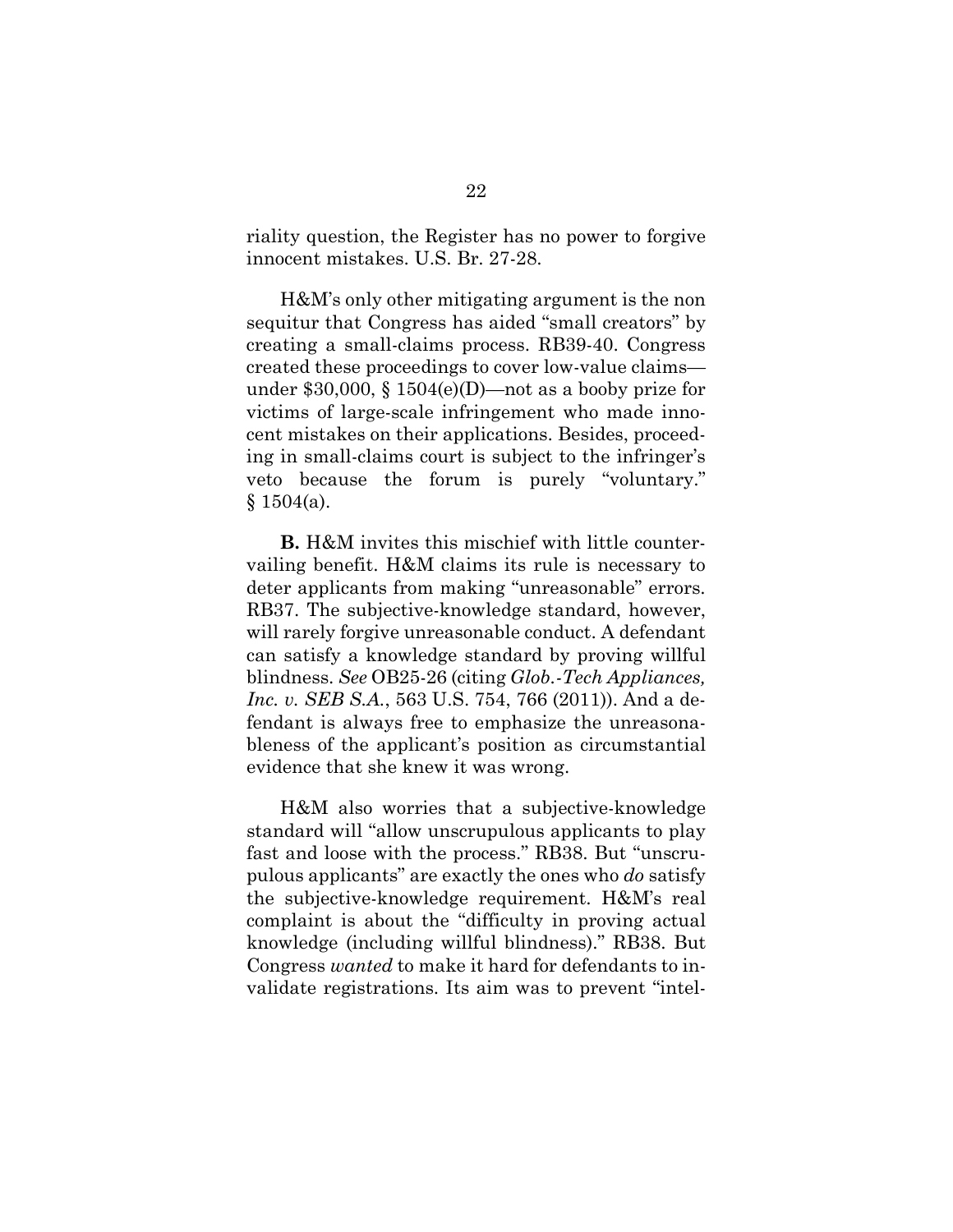lectual property thieves from exploiting [a] potential loophole." H.R. Rep. No. 110-617, at 24 (2008).

H&M's remaining argument is that a subjectiveknowledge standard "would seriously weaken the copyright registration system." RB37. The Government, which administers that system, rejects that view, emphasizing that H&M's proposed rule is the one that will wreak havoc. U.S. Br. 27. And ultimately, there is a simple, bottom-line answer to all of H&M's stated concerns: The subjectiveknowledge standard (without a carveout for legal mistakes or a formal reasonableness requirement) has been the standard for a century, and the copyright system has worked perfectly fine.

**C.** Swaths of H&M's brief are devoted to mudslinging. H&M starts by declaring that "[t]his case is not about poets and artists." RB6. If H&M means that § 411(b) is not about protecting poets and artists, it is obviously wrong, as is evident from the chorus of amici supporting Unicolors—photographers, painters, sculptors, architects, creators' rights organizations, legal clinics, and the leading trade organization representing millions of creators across every industry and medium. If H&M means that it does not consider Unicolors to be an artist, that is irrelevant. But it is also wrong. The Copyright Act treats Unicolors' designs as art worthy of protection.

H&M and its amici stoop to name-calling, branding Unicolors a "copyright troll." Their extra-record smearing is not just unseemly and legally improper it is false. Unicolors is no "troll." It is a practicing fabric designer with a team of 13 artists who create orig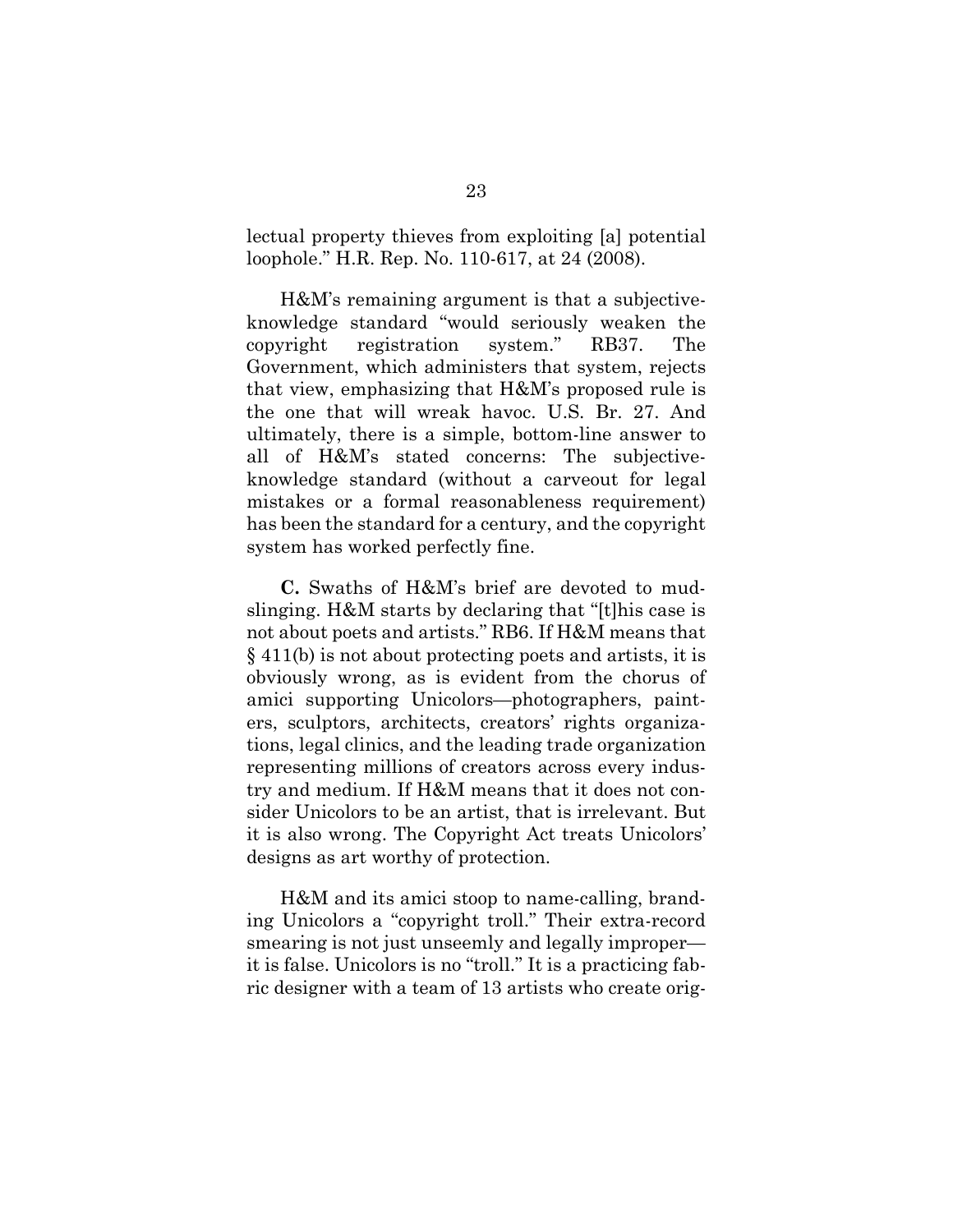inal textile artwork. It designs and sells fabrics to over 200 customers, some of which pay a premium for exclusivity periods. OB9-13; J.A. 50-51, 56-57, 62-63.

Filing multiple lawsuits to assert rights in its own designs does not transform Unicolors into a copyright troll. Nor does suing multiple entities for infringing the same pattern. *Contra* RB12. H&M feigns incredulity at the notion that "numerous unrelated retailers independently ripped off EH101." RB12. But anyone who understands how so-called fast-fashion retailers like H&M operate would not be surprised. They cultivate a network of unscrupulous plagiarists in foreign lands ready to feed the demand for fast production at low cost. *See* Kal Raustiala & Christopher Sprigman, *The Piracy Paradox: Innovation and Intellectual Property in Fashion Design*, 92 Va. L. Rev. 1687, 1692 & n.7, 1705 (2006). H&M and its amici are agitated not because Unicolors is bringing meritless suits, but because it is winning—and holding them and their members accountable for valuing fast profits over IP rights. *See Unicolors, Inc. v. Urban Outfitters, Inc.*, 853 F.3d 980, 990 (9th Cir. 2017) (upholding six-figure damage award to Unicolors for willful infringement of its designs).

All of which explains why H&M is frequently sued. It is one of the industry's "major fashion copyists." Raustiala & Sprigman, *supra*, at 1737. H&M's only support for its effort to deflect the blame to copyright trolls is an isolated quote from an article in *Fortune* magazine. RB6. H&M neglects to mention that one of the article's main "sources" is its own lawyer in this very case.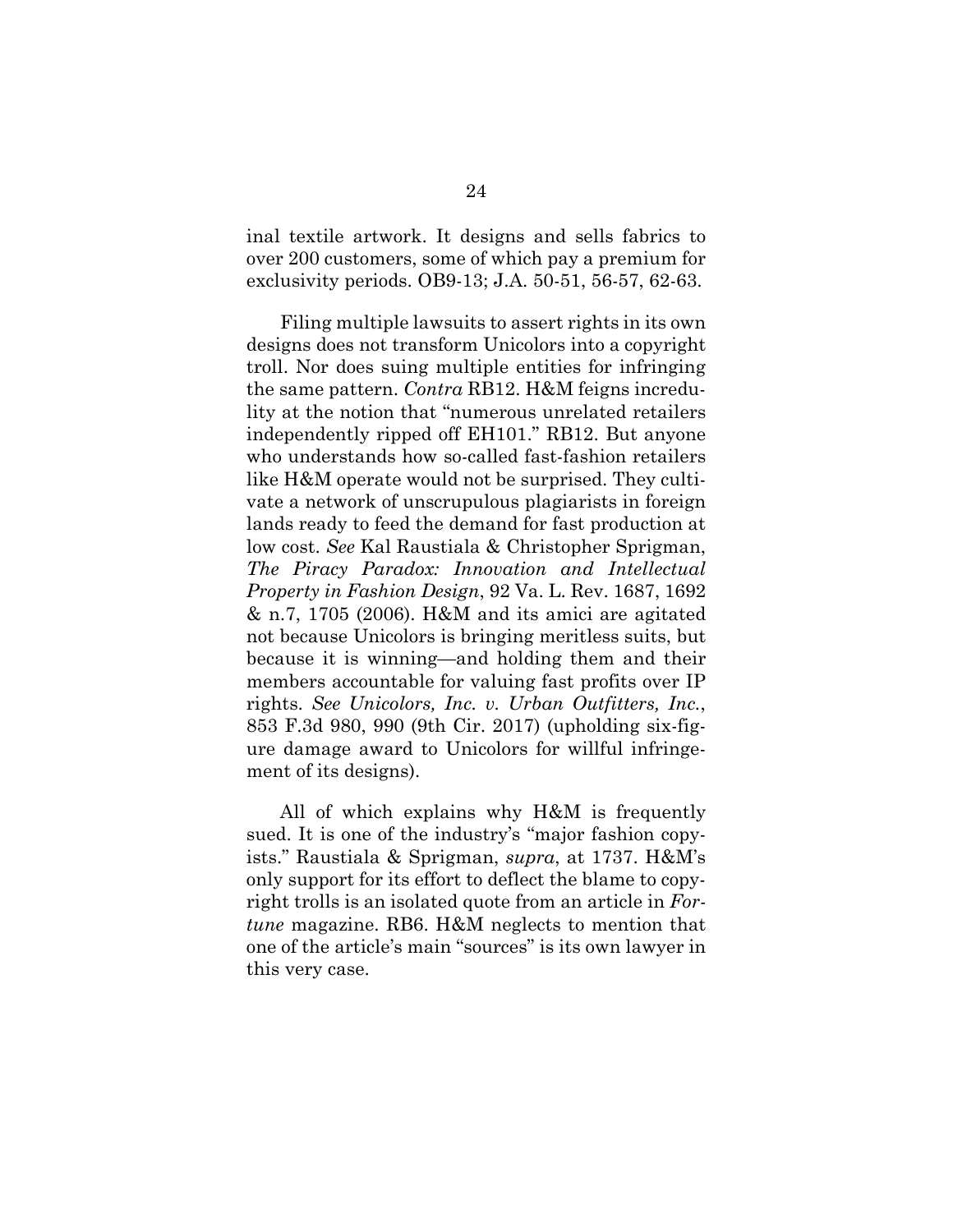More importantly, though, H&M has not explained what any of this has to do with § 411(b). It posits the need to protect against entities with a "business model [that] relies on submitting inaccurate information to the Copyright Office." RB6, 8. But that does not sound like a good business model even for a troll, and H&M points to no company that actually deploys it. H&M suggests that Unicolors matches the description because it supposedly was "exploiting" the single-unit-registration rule. RB8. H&M is mistaken. The court below and the Government agree that the requirements for that rule were "not a settled point of law," U.S. Br. 28, and H&M does not dispute that the only published precedent supported Unicolors' approach, OB15.

Innocent defendants have numerous ways to defeat baseless infringement lawsuits, including by proving that the plaintiff itself copied from another source. They can then seek fees under § 505. Section 411(b), by contrast, was not enacted as a tool for fighting meritless lawsuits; it was designed as a tool to prevent infringers—and especially willful infringers like H&M—from skating on technicalities. *Supra* 22-23.